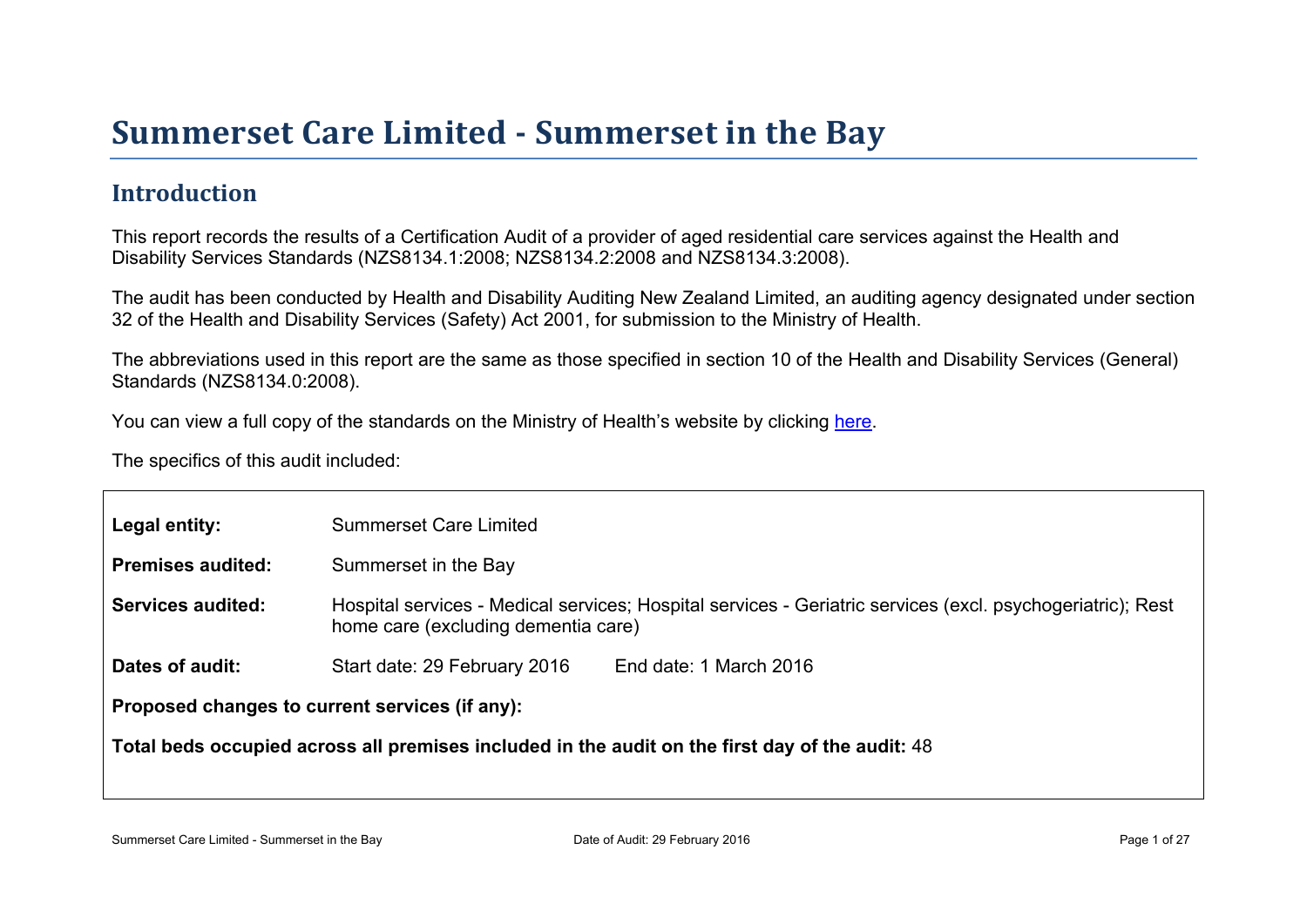# **Executive summary of the audit**

## **Introduction**

This section contains a summary of the auditors' findings for this audit. The information is grouped into the six outcome areas contained within the Health and Disability Services Standards:

- consumer rights
- organisational management
- continuum of service delivery (the provision of services)
- safe and appropriate environment
- restraint minimisation and safe practice
- infection prevention and control.

As well as auditors' written summary, indicators are included that highlight the provider's attainment against the standards in each of the outcome areas. The following table provides a key to how the indicators are arrived at.

#### **Key to the indicators**

| <b>Indicator</b> | <b>Description</b>                                                                                                                        | <b>Definition</b>                                                                       |
|------------------|-------------------------------------------------------------------------------------------------------------------------------------------|-----------------------------------------------------------------------------------------|
|                  | Includes commendable elements above the required<br>levels of performance                                                                 | All standards applicable to this service fully attained with<br>some standards exceeded |
|                  | No short falls                                                                                                                            | Standards applicable to this service fully attained                                     |
|                  | Some minor shortfalls but no major deficiencies and<br>required levels of performance seem achievable without<br>extensive extra activity | Some standards applicable to this service partially<br>attained and of low risk         |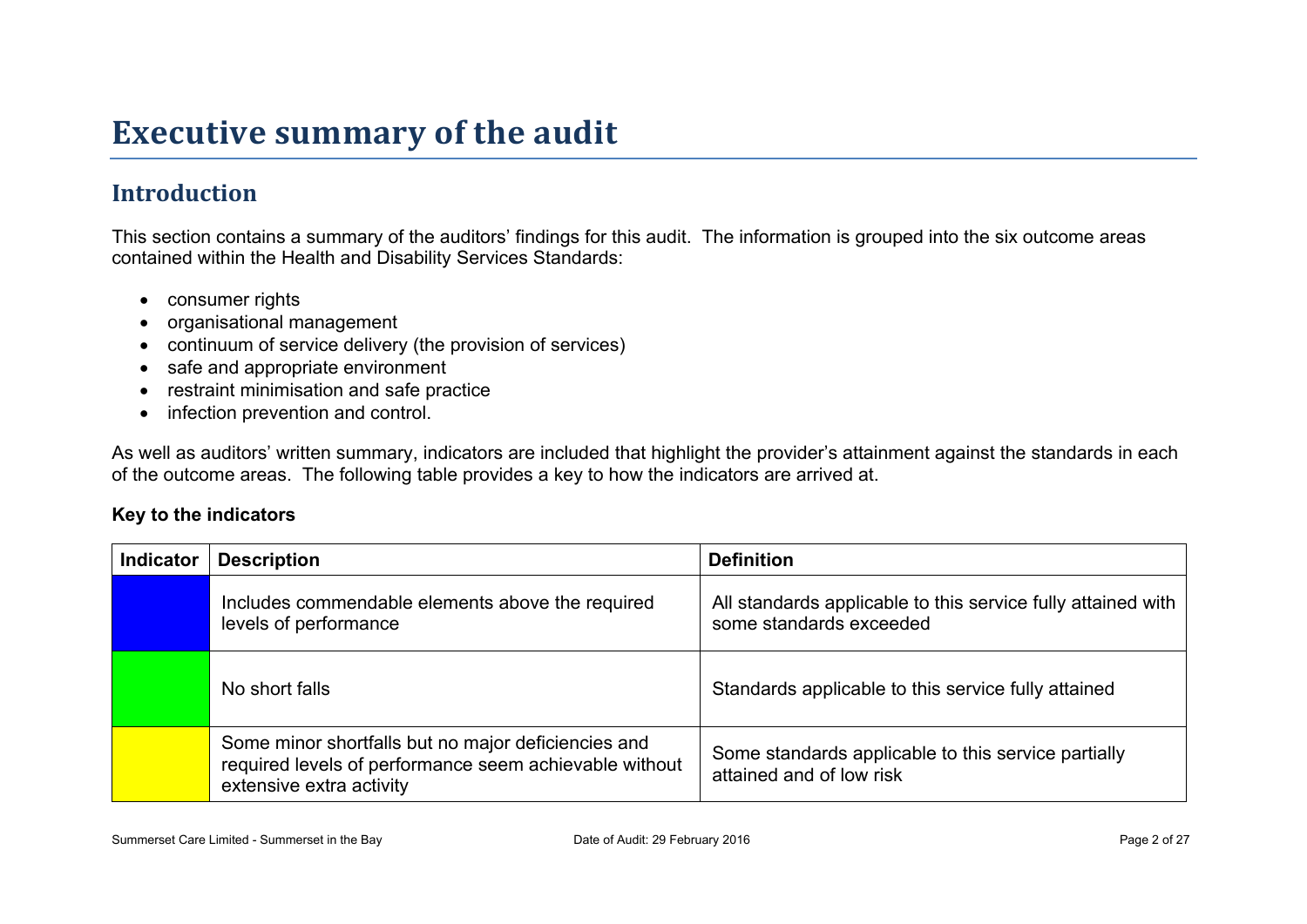| <b>Indicator</b> | <b>Description</b>                                                                              | <b>Definition</b>                                                                                                               |
|------------------|-------------------------------------------------------------------------------------------------|---------------------------------------------------------------------------------------------------------------------------------|
|                  | A number of shortfalls that require specific action to<br>address                               | Some standards applicable to this service partially<br>attained and of medium or high risk and/or unattained<br>and of low risk |
|                  | Major shortfalls, significant action is needed to achieve<br>the required levels of performance | Some standards applicable to this service unattained<br>and of moderate or high risk                                            |

#### **General overview of the audit**

Summerset in the Bay provides rest home and hospital level care for up to 48 residents. On the day of the audit there were 44 residents. The service is managed by a village manager and a nurse manager. The residents and relatives interviewed spoke positively about the care and support provided.

This certification audit was conducted against the relevant Health and Disability Standards and the contract with the District Health Board. The audit process included the review of policies and procedures, the review of residents and staff files, observations and interviews with residents, family, management, staff and a general practitioner.

The village manager is appropriately qualified and experienced and is supported by a nurse manager (registered nurse) who oversees the care centre. There are quality systems and processes being implemented. The service has been actively working on reducing turnover of staff and improving communication with service users. An induction and in-service training programme is in place to provide staff with appropriate knowledge and skills to deliver care.

The service Is commended for achieving two continued improvement ratings around good practice and quality projects.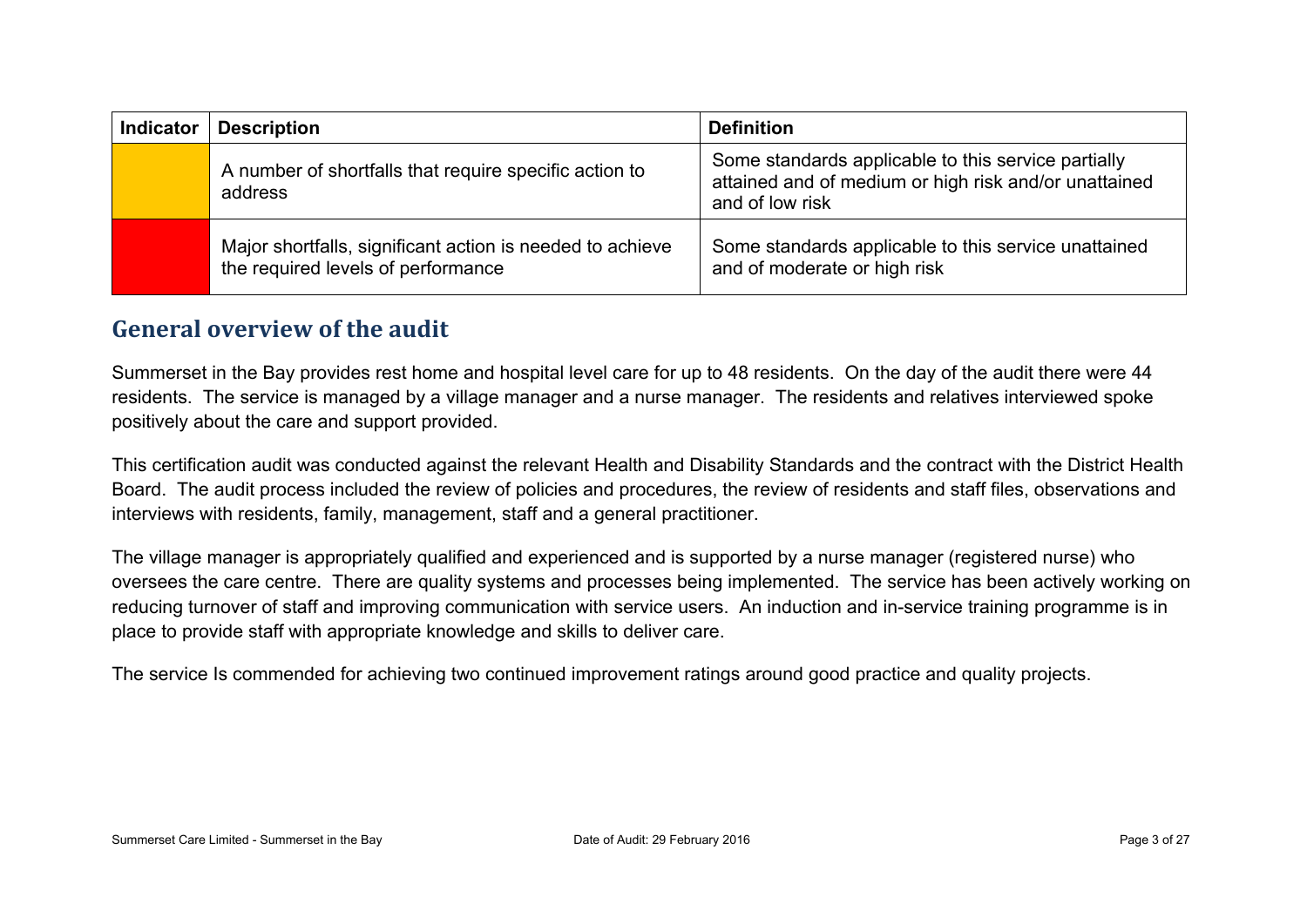#### **Consumer rights**

Includes 13 standards that support an outcome where consumers receive safe services of an appropriate standard that comply with consumer rights legislation. Services are provided in a manner that is respectful of consumer rights, facilities, informed choice, minimises harm and acknowledges cultural and individual values and beliefs.

All standards applicable to this service fully attained with some standards exceeded.

Summerset in the Bay provides care in a way that focuses on the individual resident. There is a Māori health plan and cultural safety policy supporting practice. Cultural assessment is undertaken on admission and during the review process. The service functions in a way that complies with the Health and Disability Commissioner Code of Health and Disability Services Consumers' Rights (the Code). Information about the Code and related services is readily available to residents and families. Policies are available that support residents' rights. Care plans accommodate the choices of residents and/or their family. Complaints processes are being implemented and complaints and concerns are managed and documented. Residents and family interviewed verified ongoing involvement with the community.

#### **Organisational management**

Includes 9 standards that support an outcome where consumers receive services that comply with legislation and are managed in a safe, efficient and effective manner.

Standards applicable to this service fully attained.

Summerset in the Bay has a well embedded quality and risk management system that supports the provision of clinical care. Key components of the quality management system link to a number of meetings including monthly quality improvement meetings. Annual surveys and monthly resident meetings provide residents and families with an opportunity for feedback about the service. Quality performance is reported to staff at meetings and includes discussion about incidents, infections and internal audit results. There are human resources policies including recruitment, selection, orientation and staff training and development. The service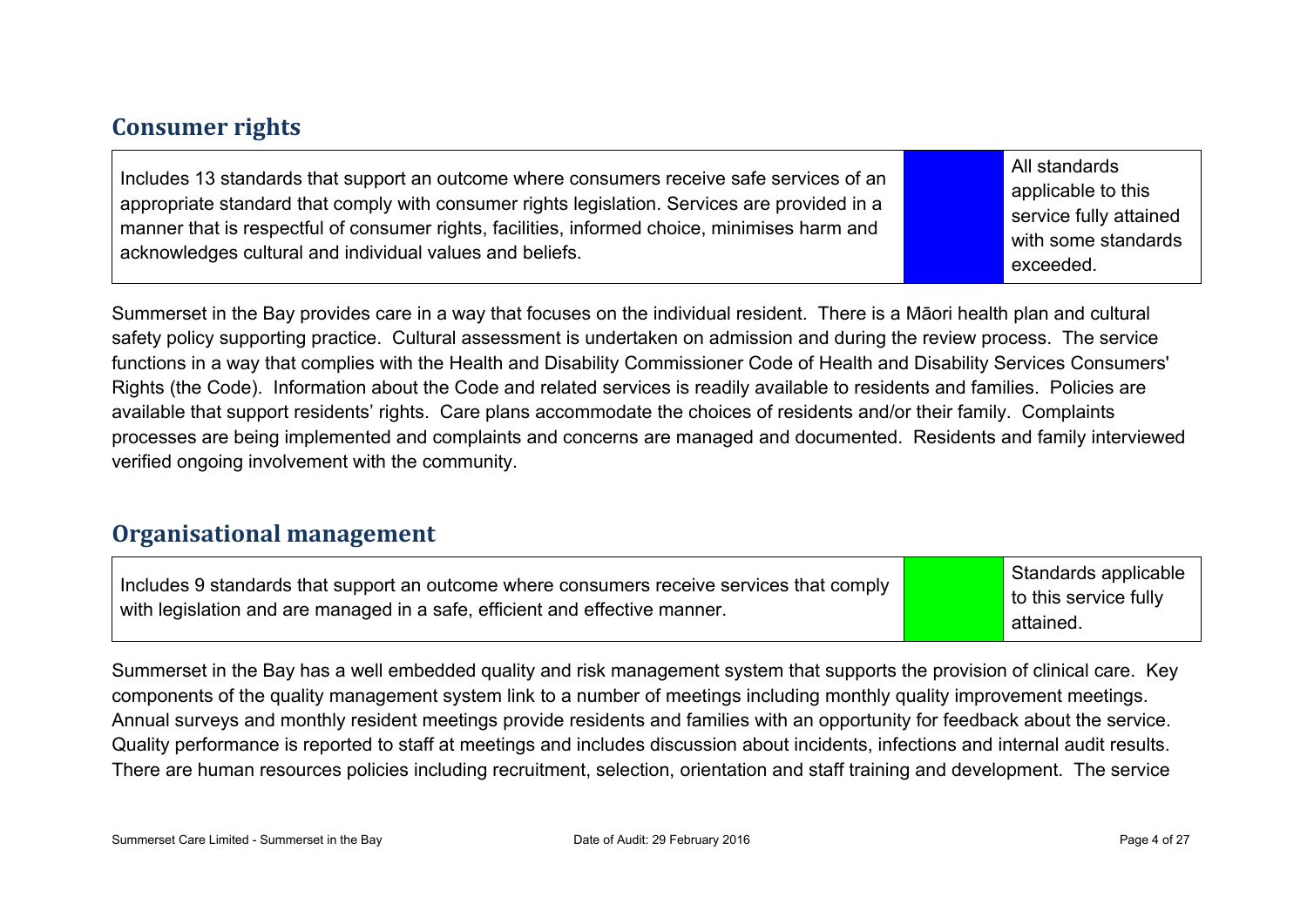has an orientation programme that provides new staff with relevant information for safe work practice. There is an in-service training programme covering relevant aspects of care. There is a staffing policy in place.

#### **Continuum of service delivery**

Includes 13 standards that support an outcome where consumers participate in and receive timely assessment, followed by services that are planned, coordinated, and delivered in a timely and appropriate manner, consistent with current legislation. Standards applicable to this service fully attained.

The service has assessment processes and residents needs are assessed prior to entry. There is a well developed information pack available for residents and families/whānau at entry. Assessments, resident centred care plans, interventions and evaluations were completed by the registered nurses within the required timeframes. Risk assessment tools and monitoring forms were available and implemented. Resident centred care plans were individualised and reflected the resident's current needs and supports.

A diversional therapist coordinates and implements an integrated activity programme. She is supported by a part-time recreational therapist. The activities meet the individual recreational needs and preferences of the consumer groups. There are outings into the community and visiting entertainers.

There are medicine management policies in place that meets legislative requirements. Staff responsible for the administration of medications complete annual medication competencies and education. The general practitioner reviews the medication charts three monthly.

The food service is contracted to an external company. Resident's individual dietary needs were identified and accommodated. Staff have attended food safety and hygiene training. Additional snacks were available after hours.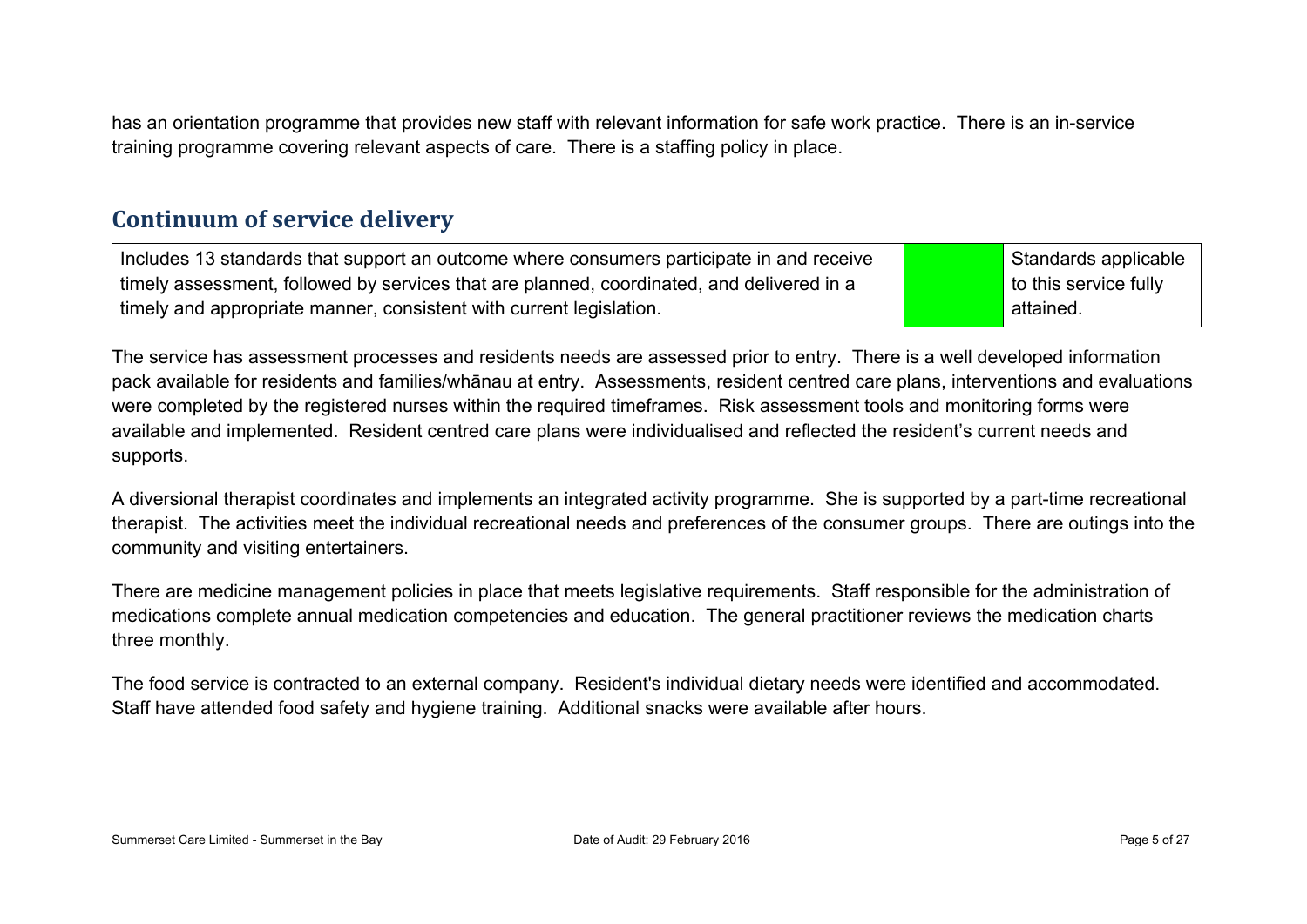## **Safe and appropriate environment**

| Includes 8 standards that support an outcome where services are provided in a clean, safe<br>environment that is appropriate to the age/needs of the consumer, ensure physical privacy is<br>maintained, has adequate space and amenities to facilitate independence, is in a setting<br>appropriate to the consumer group and meets the needs of people with disabilities. |  | Standards applicable<br>to this service fully<br>attained. |
|-----------------------------------------------------------------------------------------------------------------------------------------------------------------------------------------------------------------------------------------------------------------------------------------------------------------------------------------------------------------------------|--|------------------------------------------------------------|
|-----------------------------------------------------------------------------------------------------------------------------------------------------------------------------------------------------------------------------------------------------------------------------------------------------------------------------------------------------------------------------|--|------------------------------------------------------------|

There were documented processes for the management of waste and hazardous substances in place and incidents are reported in a timely manner. Chemicals were stored safely throughout the facility. The building has a current warrant of fitness. Resident bedrooms are spacious and personalised. There are bedrooms with ensuites and some closely located to communal toilet/showers. There was sufficient space to allow the movement of residents around the facility using mobility aids or lazy-boy chairs. The hallways and communal areas were spacious and accessible. The outdoor areas were safe and easily accessible and provide seating and shade. The service has implemented policies and procedures for civil defence and other emergencies. Six monthly fire drills are conducted. Housekeeping/laundry staff maintains a clean and tidy environment. All laundry and linen was completed on-site. There is plenty of natural light in all rooms and the environment is comfortable with adequate ventilation and heating.

#### **Restraint minimisation and safe practice**

Includes 3 standards that support outcomes where consumers receive and experience services in the least restrictive and safe manner through restraint minimisation.

Standards applicable to this service fully attained.

Restraint minimisation and safe practice policies and procedures are in place to guide staff in the use of an approved enabler and/or restraint. Policy is aimed at using restraint only as a last resort. The service currently has four residents assessed as requiring the use of restraint (three bed rails and one lap belt) and one requiring enablers (bedrails only). Staff receive regular education and training on restraint minimisation.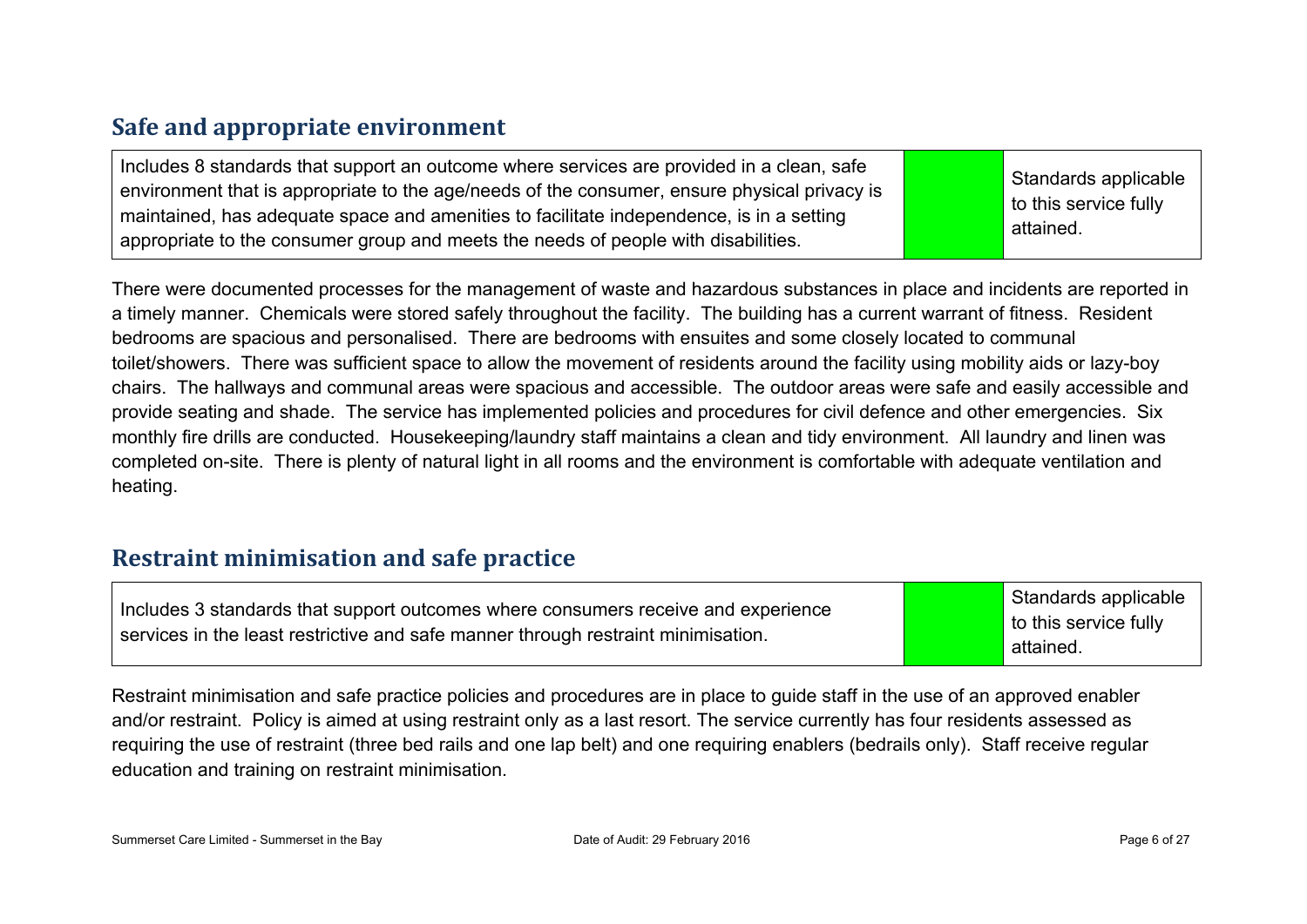#### **Infection prevention and control**

| Includes 6 standards that support an outcome which minimises the risk of infection to<br>consumers, service providers and visitors. Infection control policies and procedures are<br>practical, safe and appropriate for the type of service provided and reflect current accepted<br>good practice and legislative requirements. The organisation provides relevant education on<br>infection control to all service providers and consumers. Surveillance for infection is carried<br>out as specified in the infection control programme. |  | Standards applicable<br>to this service fully<br>attained. |
|----------------------------------------------------------------------------------------------------------------------------------------------------------------------------------------------------------------------------------------------------------------------------------------------------------------------------------------------------------------------------------------------------------------------------------------------------------------------------------------------------------------------------------------------|--|------------------------------------------------------------|
|----------------------------------------------------------------------------------------------------------------------------------------------------------------------------------------------------------------------------------------------------------------------------------------------------------------------------------------------------------------------------------------------------------------------------------------------------------------------------------------------------------------------------------------------|--|------------------------------------------------------------|

The infection control programme is appropriate for the size and complexity of the service. The infection control officer (RN/clinical nurse leader) is responsible for coordinating and providing education and training for staff. The infection control officer has attended external training. The infection control manual outlined the scope of the programme and included a comprehensive range of policies and guidelines. The infection control officer uses the information obtained through surveillance to determine infection control activities, resources and education needs within the facility. This included audits of the facility, hand hygiene and surveillance of infection control events and infections. The service engages in benchmarking with other Summerset facilities.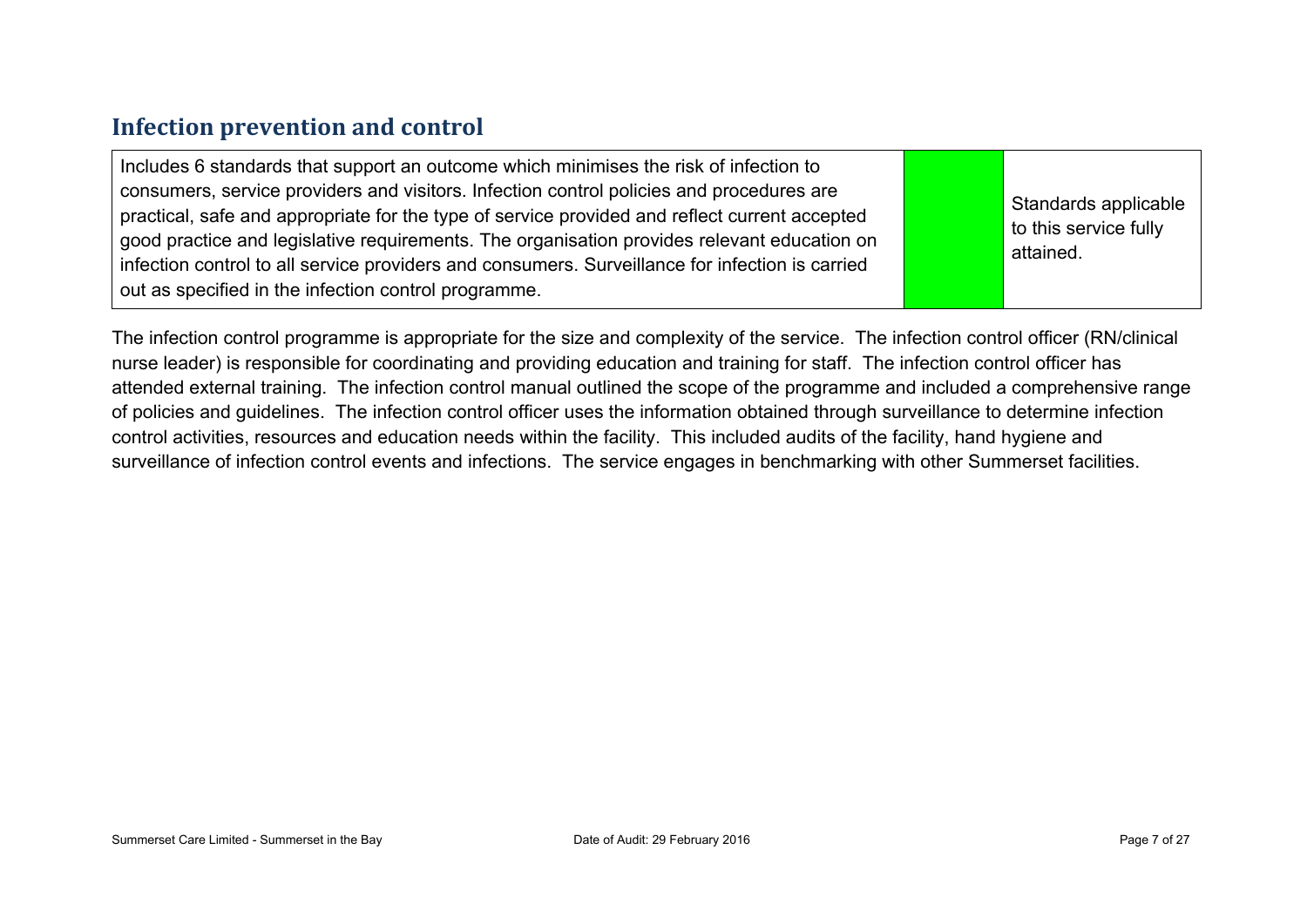## **Summary of attainment**

The following table summarises the number of standards and criteria audited and the ratings they were awarded.

| <b>Attainment</b><br>Rating | Continuous<br>Improvement<br>(Cl) | <b>Fully Attained</b><br>(FA) | <b>Partially</b><br><b>Attained</b><br><b>Negligible Risk</b><br>(PA Negligible) | <b>Partially</b><br><b>Attained Low</b><br><b>Risk</b><br>(PA Low) | <b>Partially</b><br><b>Attained</b><br><b>Moderate Risk</b><br>(PA Moderate) | <b>Partially</b><br><b>Attained High</b><br><b>Risk</b><br>(PA High) | <b>Partially</b><br><b>Attained Critical</b><br><b>Risk</b><br>(PA Critical) |
|-----------------------------|-----------------------------------|-------------------------------|----------------------------------------------------------------------------------|--------------------------------------------------------------------|------------------------------------------------------------------------------|----------------------------------------------------------------------|------------------------------------------------------------------------------|
| <b>Standards</b>            |                                   | 49                            |                                                                                  |                                                                    |                                                                              |                                                                      |                                                                              |
| Criteria                    |                                   | 99                            |                                                                                  |                                                                    |                                                                              |                                                                      |                                                                              |

| <b>Attainment</b><br>Rating | Unattained<br><b>Negligible Risk</b><br>(UA Negligible) | <b>Unattained Low</b><br><b>Risk</b><br>(UA Low) | Unattained<br><b>Moderate Risk</b><br>(UA Moderate) | <b>Unattained High</b><br><b>Risk</b><br>(UA High) | Unattained<br><b>Critical Risk</b><br>(UA Critical) |
|-----------------------------|---------------------------------------------------------|--------------------------------------------------|-----------------------------------------------------|----------------------------------------------------|-----------------------------------------------------|
| <b>Standards</b>            |                                                         |                                                  |                                                     |                                                    |                                                     |
| Criteria                    |                                                         |                                                  |                                                     |                                                    |                                                     |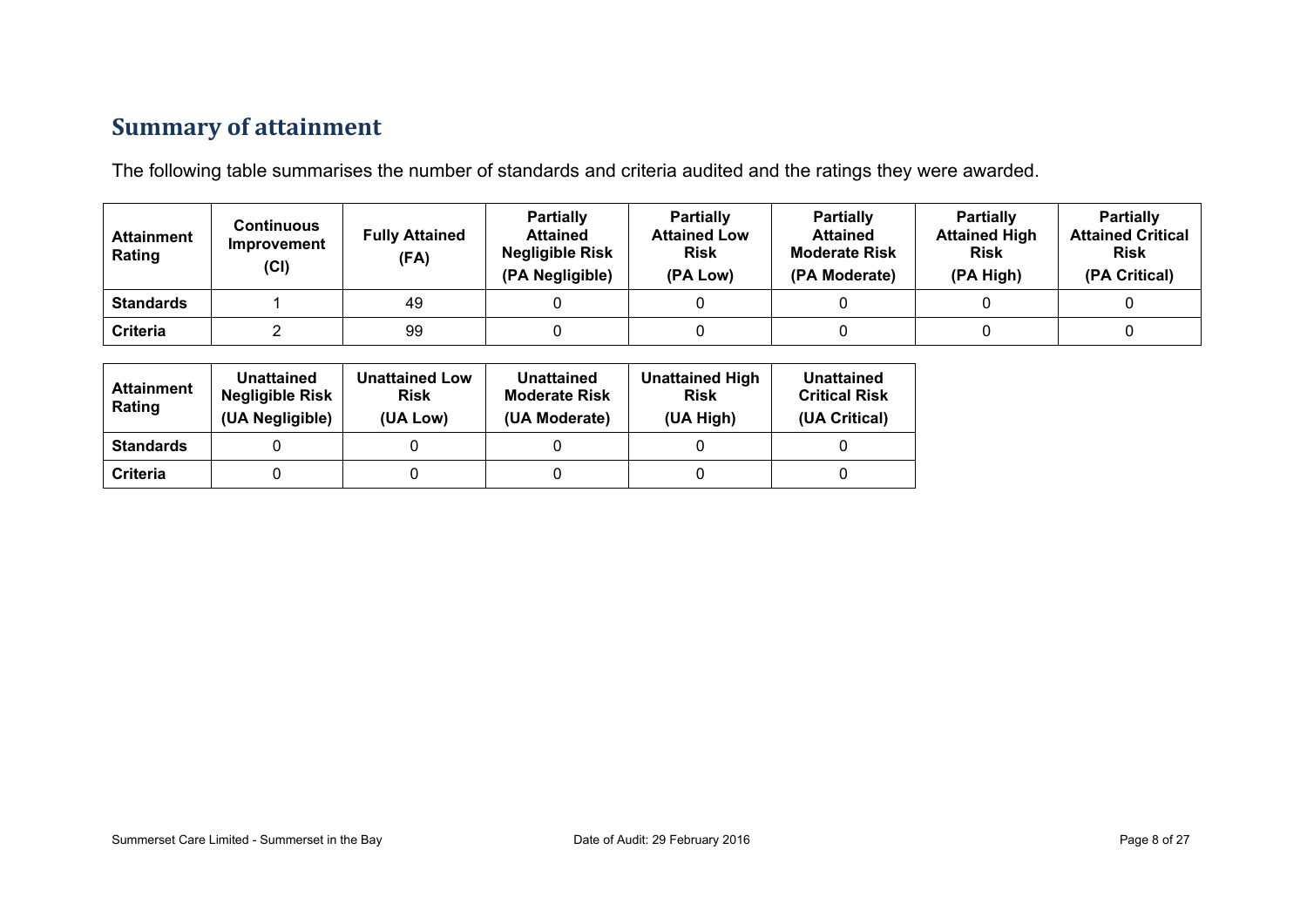# Attainment against the Health and Disability Ser vices Standar ds

The following table contains the results of all the standards assessed by the auditors at this audit. Depending on the services they provide, not all standards are relevant to all providers and not all standards are assessed at every audit.

Please note that Standard 1.3.3: Service Provision Requirements has been removed from this report, as it includes information specific to the healthcare of individual residents. Any corrective actions required relating to this standard, as a result of this audit, are retained and displayed in the next section.

For more information on the standards, please click [here](http://www.health.govt.nz/our-work/regulation-health-and-disability-system/certification-health-care-services/health-and-disability-services-standards).

|  |  |  |  | For more information on the different types of audits and what they cover please click here. |
|--|--|--|--|----------------------------------------------------------------------------------------------|
|--|--|--|--|----------------------------------------------------------------------------------------------|

| Standard with desired<br>outcome                                                                                                                                                                                 | Attainment<br>Rating | <b>Audit Evidence</b>                                                                                                                                                                                                                                                                                                                                                                                                                                                                                                                                                                                                                                                                                                                                                                                                                                                                                              |
|------------------------------------------------------------------------------------------------------------------------------------------------------------------------------------------------------------------|----------------------|--------------------------------------------------------------------------------------------------------------------------------------------------------------------------------------------------------------------------------------------------------------------------------------------------------------------------------------------------------------------------------------------------------------------------------------------------------------------------------------------------------------------------------------------------------------------------------------------------------------------------------------------------------------------------------------------------------------------------------------------------------------------------------------------------------------------------------------------------------------------------------------------------------------------|
| Standard 1.1.1: Consumer<br><b>Rights During Service</b><br><b>Delivery</b><br>Consumers receive services<br>in accordance with consumer<br>rights legislation.                                                  | FA                   | Discussions with 10 staff (three care assistants, two registered nurses (RN), one property manager, one<br>chef manager, two housekeepers and one diversional therapist) confirmed their familiarity with the Health<br>and Disability Commissioner (HDC) Code of Health and Disability Services Consumers' Rights (the Code).<br>Seven residents (four rest home and three hospital level of care) and two relatives (rest home) were<br>interviewed and confirmed the services being provided are in line with the Code. Observation during the<br>audit confirmed this in practice.                                                                                                                                                                                                                                                                                                                             |
| Standard 1.1.10: Informed<br>Consent<br>Consumers and where<br>appropriate their<br>$% > 1$ @ choice are<br>provided with the information<br>they need to make informed<br>choices and give informed<br>consent. | <b>FA</b>            | Informed consent processes were discussed with residents and families on admission. Written general and<br>specific consents were evident in the seven resident files (three hospital and four rest home level of care)<br>reviewed. Caregivers and registered nurses interviewed confirm consent is obtained when delivering<br>cares. Resuscitation orders had been appropriately signed by the resident and general practitioner. The<br>service acknowledges the resident is for resuscitation in the absence of a signed directive by the resident.<br>The general practitioner (GP) had discussed resuscitation with families/EPOA where the resident was<br>deemed incompetent to make a decision.<br>Discussion with family members (two rest home) identifies that the service actively involves them in<br>decisions that affect their relative's lives. Seven admission agreements sighted were signed. |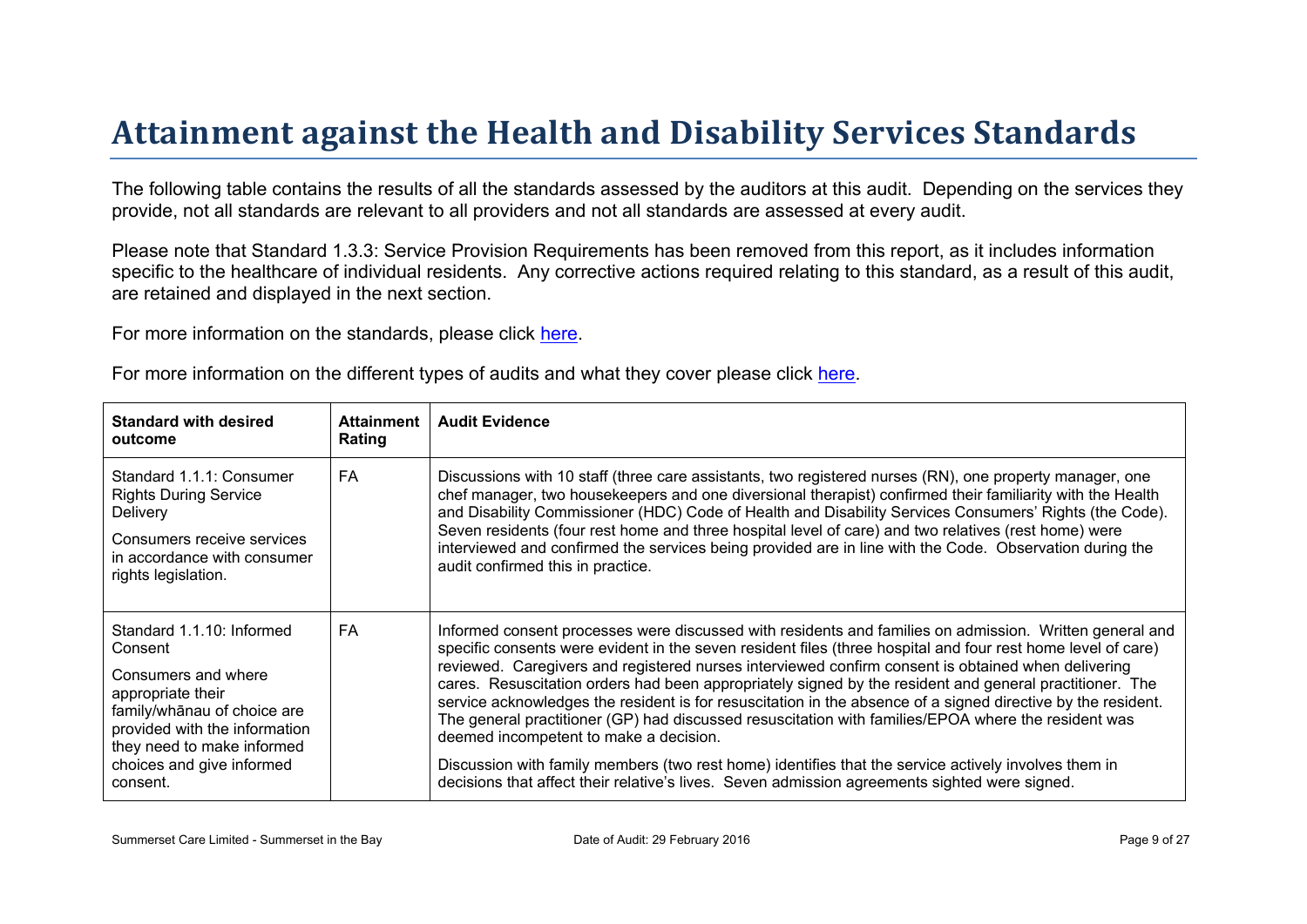| Standard 1.1.11: Advocacy<br>And Support<br>Service providers recognise<br>and facilitate the right of<br>consumers to<br>advocacy/support persons of<br>their choice.              | <b>FA</b> | Residents are provided with a copy of the Code on entry to the service. Residents interviewed confirmed<br>they are aware of their right to access independent advocacy services and advocacy pamphlets are<br>available at reception. Discussions with relatives confirmed the service provided opportunities for the<br>family/enduring power of attorney (EPOA) to be involved in decisions. The resident files include information<br>on residents' family/whanau and chosen social networks.                                                                                                                                                                                                                                                                                                                                                      |
|-------------------------------------------------------------------------------------------------------------------------------------------------------------------------------------|-----------|--------------------------------------------------------------------------------------------------------------------------------------------------------------------------------------------------------------------------------------------------------------------------------------------------------------------------------------------------------------------------------------------------------------------------------------------------------------------------------------------------------------------------------------------------------------------------------------------------------------------------------------------------------------------------------------------------------------------------------------------------------------------------------------------------------------------------------------------------------|
| Standard 1.1.12: Links With<br>Family/Whanau And Other<br><b>Community Resources</b><br>Consumers are able to<br>maintain links with their<br>family/whānau and their<br>community. | <b>FA</b> | Residents and relatives interviewed confirmed open visiting. Visitors were observed coming and going<br>during the audit. Activities programmes included opportunities to attend events outside of the facility<br>including activities of daily living, for example, shopping and attending cafes and restaurants. Interview with<br>staff, residents and relatives informed residents are supported and encouraged to remain involved in the<br>community and external groups. Relative and friends are encouraged to be involved with the service and<br>care.                                                                                                                                                                                                                                                                                      |
| Standard 1.1.13: Complaints<br>Management<br>The right of the consumer to<br>make a complaint is<br>understood, respected, and<br>upheld.                                           | <b>FA</b> | The organisational complaints policy states that the village manager has overall responsible for ensuring all<br>complaints (verbal or written) are fully documented and investigated. There is a complaints register that<br>included relevant information regarding the complaint. Documentation included follow-up letters and<br>resolution. The number of complaints received each month is reported monthly to staff via the various<br>meetings. There were eight complaints received in 2015 and 2016 (year to date). All of the complaints<br>documentation included follow-up letters and resolutions were completed within the required timeframes. A<br>complaints procedure is provided to residents within the information pack at entry. Feedback forms are<br>available for residents/relatives in various places around the facility. |
| Standard 1.1.2: Consumer<br><b>Rights During Service</b><br>Delivery<br>Consumers are informed of<br>their rights.                                                                  | <b>FA</b> | The service provides information to residents that include the Code, complaints and advocacy. Information<br>is given to the family or the enduring power of attorney (EPOA) to read to and/or discuss with the resident.<br>Residents and relatives interviewed identified they are well informed about the Code of Rights. Monthly<br>resident meetings provide the opportunity to raise concerns. An annual residents/relatives survey is<br>completed. Advocacy and Code of Rights information is included in the information pack and is available at<br>reception.                                                                                                                                                                                                                                                                               |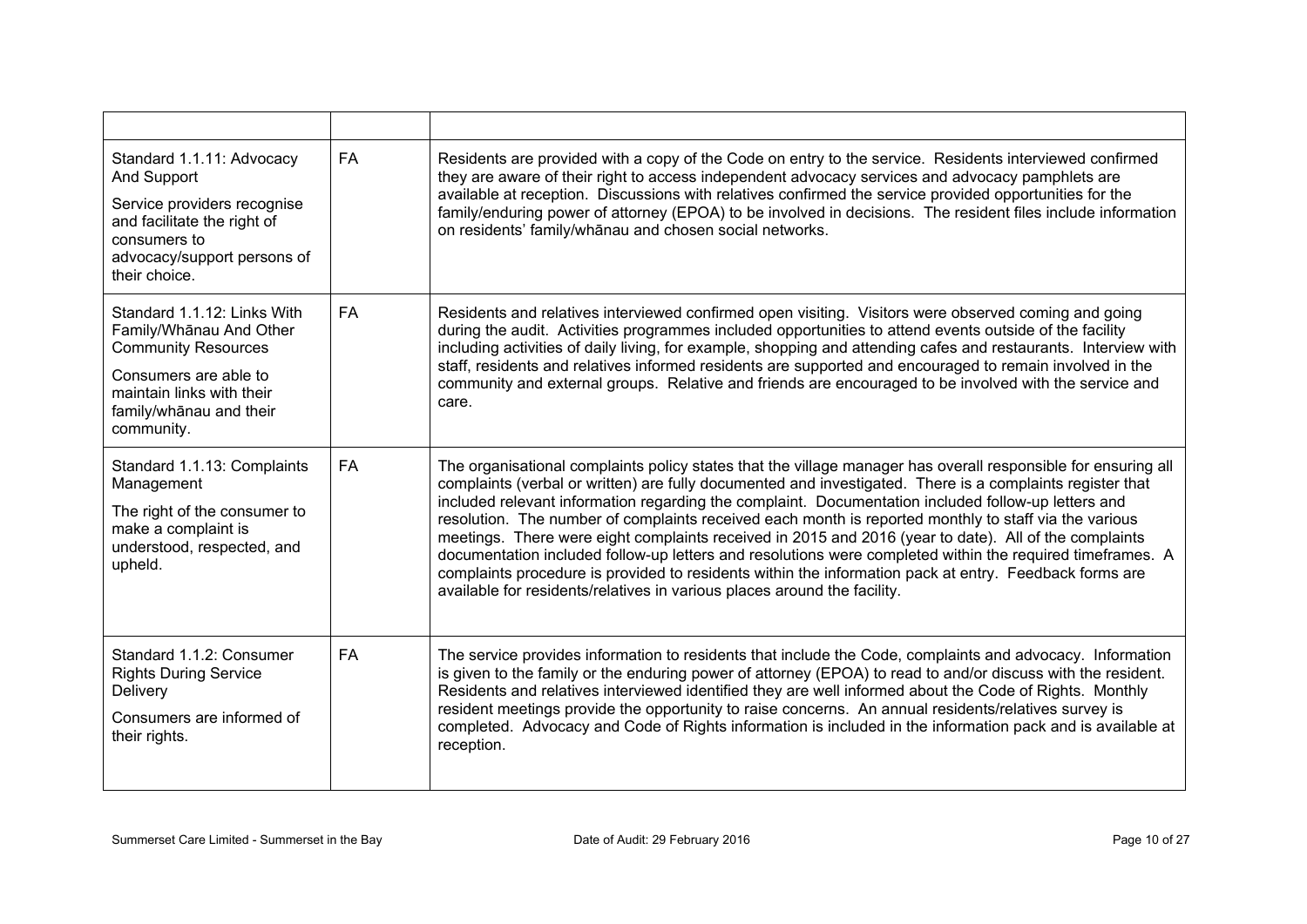| Standard 1.1.3:<br>Independence, Personal<br>Privacy, Dignity, And Respect<br>Consumers are treated with<br>respect and receive services<br>in a manner that has regard<br>for their dignity, privacy, and<br>independence.                              | <b>FA</b> | Staff interviewed were able to describe the procedures for maintaining confidentiality of resident records,<br>resident's privacy and dignity. House rules and a code of conduct are signed by staff at commencement of<br>employment. Contact details of spiritual/religious advisors are available. Resident files include cultural and<br>spiritual values. Residents and relatives interviewed reported that residents are able to choose to engage<br>in activities and access community resources. There is an elder abuse and neglect policy. Staff education<br>and training on abuse and neglect last occurred in July 2015.                                                  |
|----------------------------------------------------------------------------------------------------------------------------------------------------------------------------------------------------------------------------------------------------------|-----------|----------------------------------------------------------------------------------------------------------------------------------------------------------------------------------------------------------------------------------------------------------------------------------------------------------------------------------------------------------------------------------------------------------------------------------------------------------------------------------------------------------------------------------------------------------------------------------------------------------------------------------------------------------------------------------------|
| Standard 1.1.4: Recognition<br>Of Māori Values And Beliefs<br>Consumers who identify as<br>Māori have their health and<br>disability needs met in a<br>manner that respects and<br>acknowledges their individual<br>and cultural, values and<br>beliefs. | <b>FA</b> | Summerset has a Māori health plan that includes a description of how they achieve the requirements set<br>out in the contract. There are supporting policies that provide recognition of Māori values and beliefs and<br>identify culturally safe practices for Māori. Family/whānau involvement is encouraged in assessment and<br>care planning and visiting is encouraged. Links are established with disability and other community<br>representative groups as requested by the resident/family. Cultural needs are addressed in the care plan.<br>Staff interviewed were able to describe how they can ensure they meet the cultural needs of residents<br>identifying as Māori. |
| Standard 1.1.6: Recognition<br>And Respect Of The<br>Individual's Culture, Values,<br><b>And Beliefs</b><br>Consumers receive culturally<br>safe services which recognise<br>and respect their ethnic,<br>cultural, spiritual values, and<br>beliefs.    | FA        | An initial care planning meeting is carried out where the resident and/or whanau as appropriate/able are<br>invited to be involved. Individual beliefs or values are further discussed and incorporated into the care plan.<br>Six monthly multi-disciplinary team meetings occur to assess if needs are being met. Family are invited to<br>attend. Discussion with relatives confirms values and beliefs are considered. Residents interviewed<br>confirm that staff take into account their culture and values.                                                                                                                                                                     |
| Standard 1.1.7: Discrimination<br>Consumers are free from any<br>discrimination, coercion,<br>harassment, sexual, financial,<br>or other exploitation.                                                                                                   | <b>FA</b> | Staff job descriptions include responsibilities and staff sign a copy on employment. The quality<br>improvement (full facility) meetings occur monthly and include discussions on professional boundaries and<br>concerns as they arise. Management provide guidelines and mentoring for specific situations. Interviews<br>with the village manager, nurse manager and registered nurses confirmed an awareness of professional<br>boundaries. Care assistants discussed professional boundaries and attended training in December 2015.                                                                                                                                              |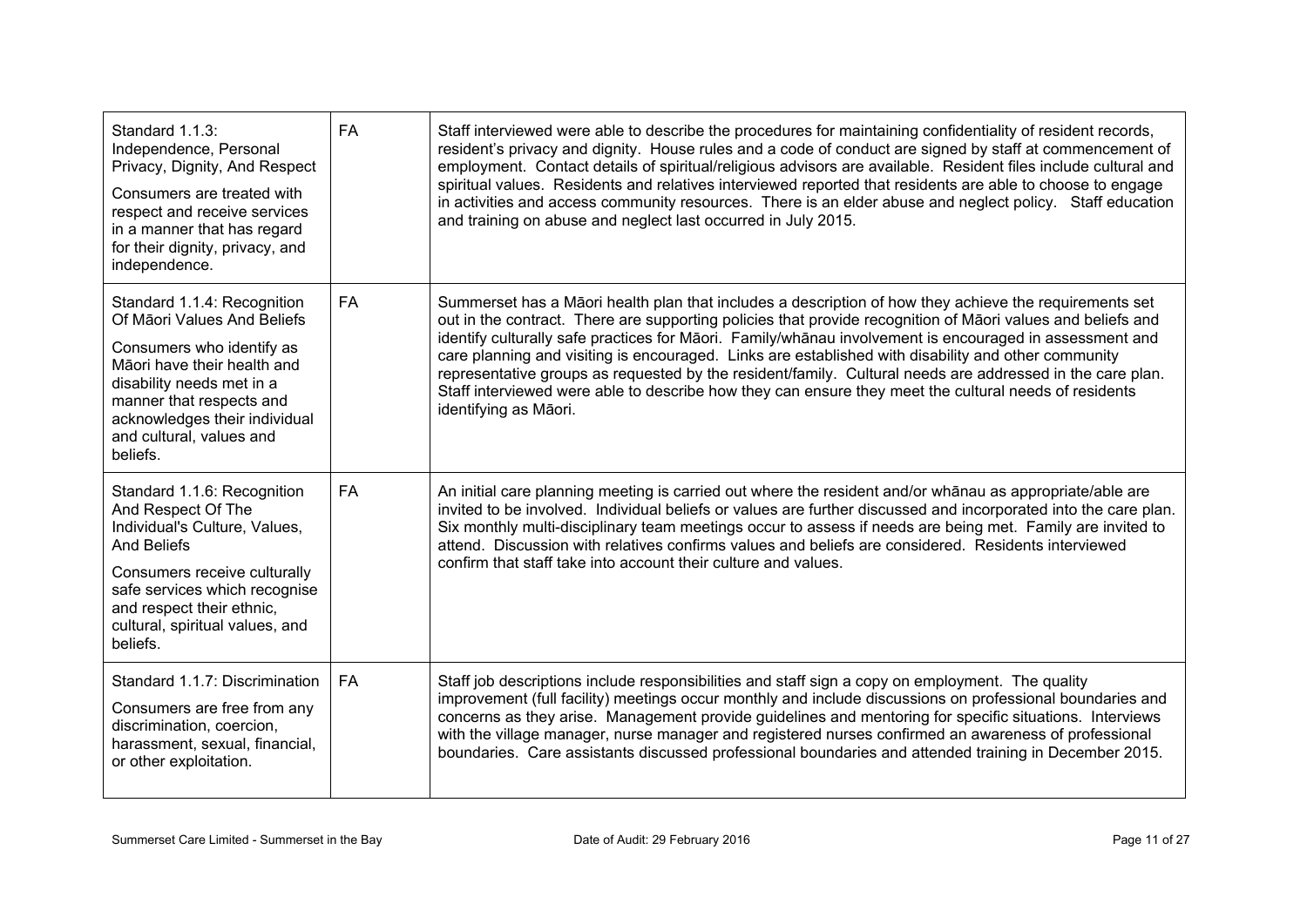| Standard 1.1.8: Good Practice<br>Consumers receive services<br>of an appropriate standard.                                                                                | CI        | Residents and relatives interviewed spoke very positively about the care and support provided. Staff have<br>a sound understanding of principles of aged care and state that they feel supported by the village manager<br>and nurse manager.<br>All Summerset facilities have a master copy of policies which have been developed in line with current<br>accepted best practice and are reviewed regularly. The content of policy and procedures are sufficiently<br>detailed to allow effective implementation by staff. There is a quality improvement programme that includes<br>performance monitoring against clinical indicators and benchmarking against like services within the group<br>is undertaken. There is a culture of ongoing staff development with an in-service programme being<br>implemented. There is evidence of education being supported outside of the training plan. Services are<br>provided at Summerset that adheres to the Health & Disability services standards. There are implemented<br>competencies for care assistants and registered nurses including but not limited to: insulin administration,<br>medication, wound care and manual handling. RNs have access to external training.<br>The service has evidenced good practice and achieved a continuous improvement around weight loss<br>management and reduction of incidents relating to bruises. |
|---------------------------------------------------------------------------------------------------------------------------------------------------------------------------|-----------|---------------------------------------------------------------------------------------------------------------------------------------------------------------------------------------------------------------------------------------------------------------------------------------------------------------------------------------------------------------------------------------------------------------------------------------------------------------------------------------------------------------------------------------------------------------------------------------------------------------------------------------------------------------------------------------------------------------------------------------------------------------------------------------------------------------------------------------------------------------------------------------------------------------------------------------------------------------------------------------------------------------------------------------------------------------------------------------------------------------------------------------------------------------------------------------------------------------------------------------------------------------------------------------------------------------------------------------------------------------------------------------------------|
| Standard 1.1.9:<br>Communication<br>Service providers<br>communicate effectively with<br>consumers and provide an<br>environment conducive to<br>effective communication. | <b>FA</b> | Residents and family members stated they were welcomed on entry and were given time and explanation<br>about services and procedures. Family members interviewed also stated they are informed of changes in<br>the resident's health status and incidents/accidents. Resident/relative meetings are held monthly with an<br>advocate from Age Concern present at the meeting every three months. The village manager and the<br>nurse manager have an open door policy. The service produces a newsletter for residents and relatives.<br>Residents and family are advised in writing of their eligibility and the process to become a subsidised<br>resident should they wish to do so. The service has policies and procedures available for access to<br>interpreter services for residents (and their family/whānau). If residents or family/whānau have difficulty<br>with written or spoken English, the interpreter services are made available.                                                                                                                                                                                                                                                                                                                                                                                                                                          |
| Standard 1.2.1: Governance<br>The governing body of the<br>organisation ensures services<br>are planned, coordinated, and<br>appropriate to the needs of<br>consumers.    | <b>FA</b> | The service provides care for up to 48 residents at hospital and rest home level care. On the day of the<br>audit, there were 44 residents in total, 29 residents at rest home level including one respite care resident<br>and 15 residents at hospital level. There were no younger people or residents under the medical<br>component of the certification. All residents were under the ARC contract. The Summerset Group Limited<br>Board of Directors have overall financial and governance responsibility and there is a company strategic<br>business plan in place.<br>Summerset in the Bay has a site specific business plan and goals that is developed in consultation with the<br>village manager, nurse manager and regional operations manager (ROM). The Summerset in the Bay                                                                                                                                                                                                                                                                                                                                                                                                                                                                                                                                                                                                     |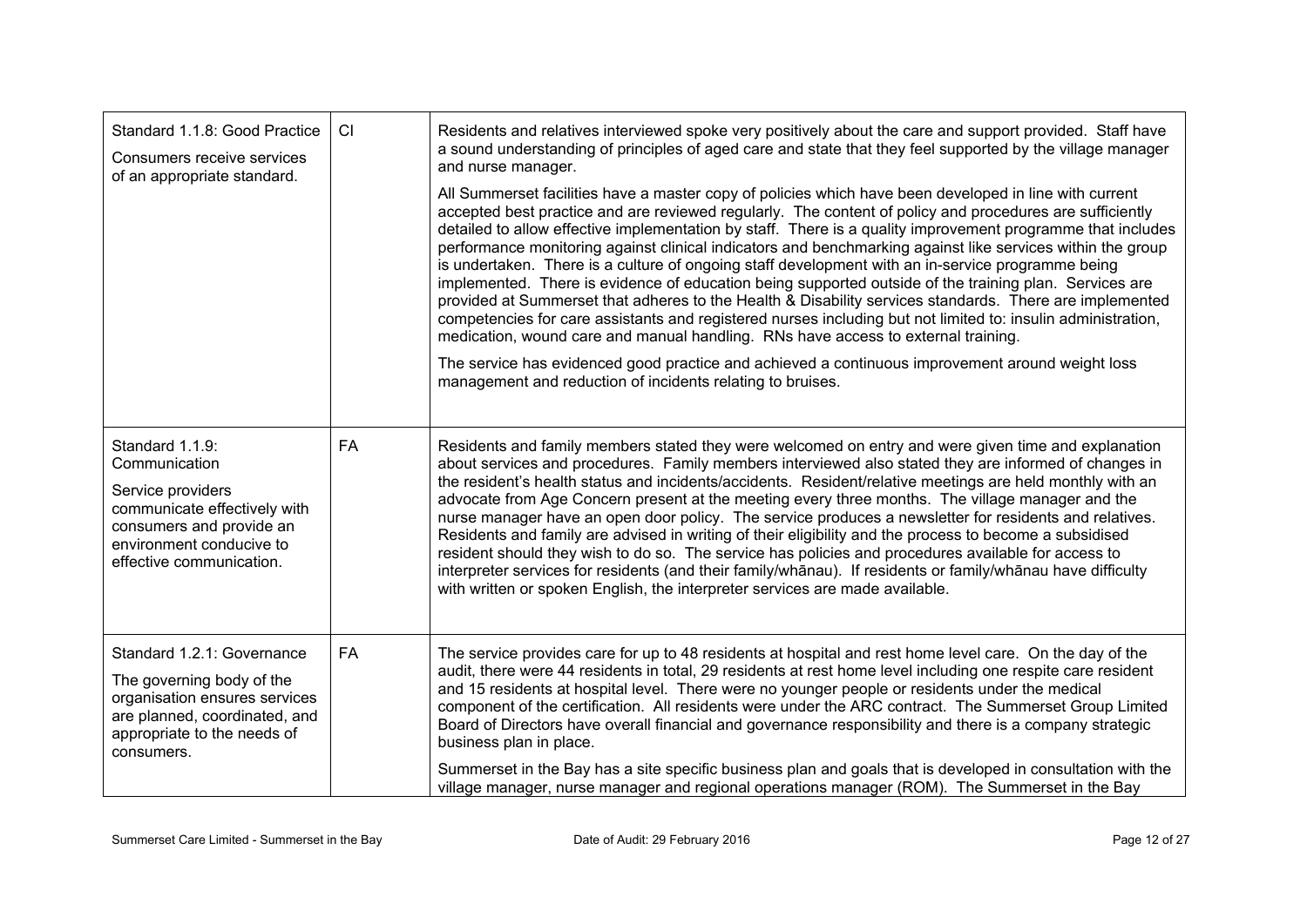|                                                                                                                                                                                                                                                                 |           | quality plan is reviewed regularly throughout the year. There is a full evaluation at the end of the year. The<br>2015 evaluation was sighted. The village manager has been in the current role at Summerset since May<br>2015 and has been with Summerset for four years. The village manager is supported by a nurse manager.<br>The nurse manager has been in the position for three years and has a background in aged care nursing.<br>Village managers and nurse managers attend annual organisational forums and regional forums over two<br>days. The nurse manager attends clinical education and forums/provider meetings at the Hawkes Bay<br>District Health Board. There is a regional operations manager who is available to support the facility and<br>staff. The village manager has attended at least eight hours of leadership professional development<br>relevant to the role.                                                                                                                                                                                                                                                                                                                                                                                                                                                                                                                                                                                                                                        |
|-----------------------------------------------------------------------------------------------------------------------------------------------------------------------------------------------------------------------------------------------------------------|-----------|--------------------------------------------------------------------------------------------------------------------------------------------------------------------------------------------------------------------------------------------------------------------------------------------------------------------------------------------------------------------------------------------------------------------------------------------------------------------------------------------------------------------------------------------------------------------------------------------------------------------------------------------------------------------------------------------------------------------------------------------------------------------------------------------------------------------------------------------------------------------------------------------------------------------------------------------------------------------------------------------------------------------------------------------------------------------------------------------------------------------------------------------------------------------------------------------------------------------------------------------------------------------------------------------------------------------------------------------------------------------------------------------------------------------------------------------------------------------------------------------------------------------------------------------|
| Standard 1.2.2: Service<br>Management<br>The organisation ensures the<br>day-to-day operation of the<br>service is managed in an<br>efficient and effective manner<br>which ensures the provision of<br>timely, appropriate, and safe<br>services to consumers. | <b>FA</b> | During a temporary absence, the nurse manager will cover the manager's role. The regional operations<br>manager and the clinical quality manager provide oversight and support. The audit confirmed the service<br>has operational management strategies and a quality improvement programme to minimise risk of<br>unwanted events.                                                                                                                                                                                                                                                                                                                                                                                                                                                                                                                                                                                                                                                                                                                                                                                                                                                                                                                                                                                                                                                                                                                                                                                                       |
| Standard 1.2.3: Quality And<br><b>Risk Management Systems</b><br>The organisation has an<br>established, documented, and<br>maintained quality and risk<br>management system that<br>reflects continuous quality<br>improvement principles.                     | <b>FA</b> | Summerset in the Bay is implementing the organisation's quality and risk management system. There are<br>policies and procedures being implemented to provide assurance that the service is meeting accepted good<br>practice and adhering to relevant standards, including those standards relating to the Health and Disability<br>Services (Safety) Act 2001. Policies are reviewed on a regular basis. The content of policy and<br>procedures are detailed to allow effective implementation by staff.<br>The Summerset group has a 'clinical audit, training and compliance' calendar. The calendar schedules the<br>training and audit requirements for the month and the nurse manager completes a 'best practice' sheet<br>confirming completion of requirements. The best practice sheet reports (but not limited to): meetings held,<br>induction/orientation, audits, competencies and projects. This is forwarded to head office as part of the<br>ongoing monitoring programme.<br>There is a meeting schedule including monthly quality improvement (full facility) meetings that includes<br>discussion about clinical indicators (e.g. incident trends, infection rates). Registered nurse meetings are<br>held monthly. Health and safety, infection control and restraint meetings occur three monthly. There are<br>other facility meetings held, such as kitchen and activities. An annual residents/relatives survey completed<br>(October 2015) reports overall 98% feedback of experience being good or very good. |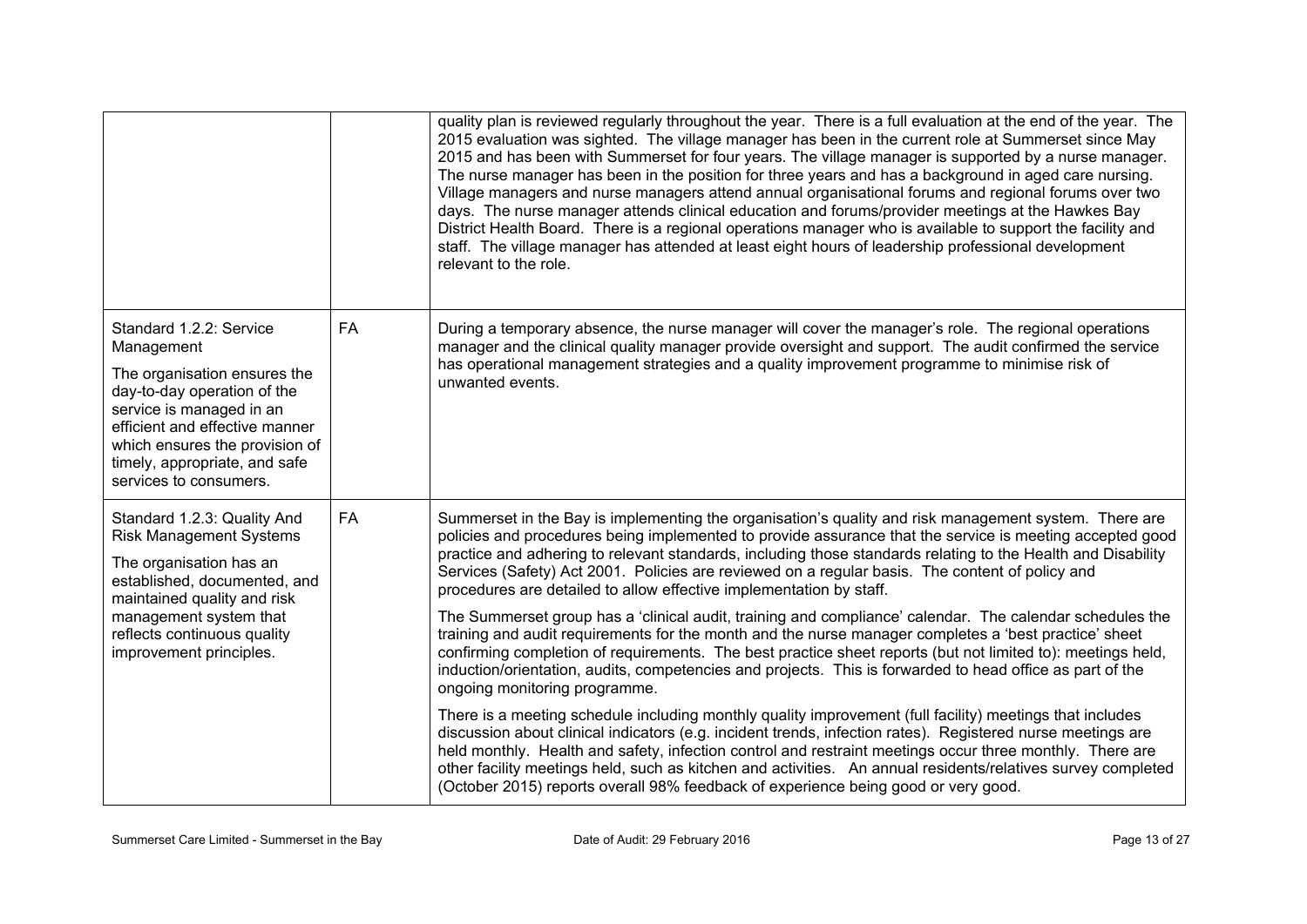|                                                                                                                                                                                                                                                                           |           | The service is implementing an internal audit programme that includes aspects of clinical care. Issues<br>arising from internal audits are developed into corrective action plans. Monthly and annual analysis of<br>results is completed and provided across the organisation. There are monthly accident/incident<br>benchmarking reports completed by the nurse manager that break down the data collected across the rest<br>home and hospital and staff incidents/accidents. Infection control is also included as part of benchmarking<br>across the organisation. Health and safety internal audits are completed. Summersets clinical and quality<br>manager analyses data collected via the monthly reports and corrective actions are required based on<br>benchmarking outcomes. Summerset has a data tool "Sway- the Summerset Way". Sway is integrated<br>and accommodates the data entered. There is a health and safety and risk management programme in<br>place including policies to guide practice. One of the registered nurses is the health and safety<br>representative (interviewed). Falls prevention strategies are in place that includes the analysis of falls<br>incidents and the identification of interventions on a case by case basis to minimise future falls. |
|---------------------------------------------------------------------------------------------------------------------------------------------------------------------------------------------------------------------------------------------------------------------------|-----------|---------------------------------------------------------------------------------------------------------------------------------------------------------------------------------------------------------------------------------------------------------------------------------------------------------------------------------------------------------------------------------------------------------------------------------------------------------------------------------------------------------------------------------------------------------------------------------------------------------------------------------------------------------------------------------------------------------------------------------------------------------------------------------------------------------------------------------------------------------------------------------------------------------------------------------------------------------------------------------------------------------------------------------------------------------------------------------------------------------------------------------------------------------------------------------------------------------------------------------------------------------------------------------------------------|
| Standard 1.2.4: Adverse<br><b>Event Reporting</b><br>All adverse, unplanned, or<br>untoward events are<br>systematically recorded by the<br>service and reported to<br>affected consumers and<br>where appropriate their<br>family/whānau of choice in an<br>open manner. | <b>FA</b> | Incident and accident data has been collected and analysed. Discussions with the service confirmed that<br>there is an awareness of the requirement to notify relevant authorities in relation to essential notifications.<br>Twelve resident related incident reports for February 2016 were reviewed (seven falls, four skin tears and<br>one other category). All reports and corresponding resident files reviewed evidence that appropriate clinical<br>care has been provided following an incident. The incident reporting policy includes definitions and outlines<br>responsibilities including immediate action, reporting, monitoring and corrective action to minimise and<br>debriefing. Data is linked to the organisation's benchmarking programme and used for comparative<br>purposes.                                                                                                                                                                                                                                                                                                                                                                                                                                                                                           |
| Standard 1.2.7: Human<br><b>Resource Management</b><br>Human resource management<br>processes are conducted in<br>accordance with good<br>employment practice and<br>meet the requirements of<br>legislation.                                                             | <b>FA</b> | There are human resources policies to support recruitment practices. A list of practising certificates is<br>maintained. Seven staff files (one nurse manager, one RN, one clinical nurse manager, one activities<br>coordinator, one property manager and two caregivers) were reviewed and all had relevant documentation<br>relating to employment. Performance appraisals had been completed annually. The service has an<br>orientation programme in place that provides new staff with relevant information for safe work practice. The<br>orientation programme includes documented competencies and induction checklists (sighted in files of<br>newly appointed staff). Staff interviewed were able to describe the orientation process and believed new<br>staff were adequately orientated to the service. There is an annual education plan that is outlined on the<br>'clinical audit, training and compliance calendar'. The plan is being implemented. A competency<br>programme is in place with different requirements according to work type (e.g. care assistants, registered<br>nurse and kitchen). Core competencies are completed and a record of completion is maintained on staff<br>files and well as being scanned into 'Sway'.                                         |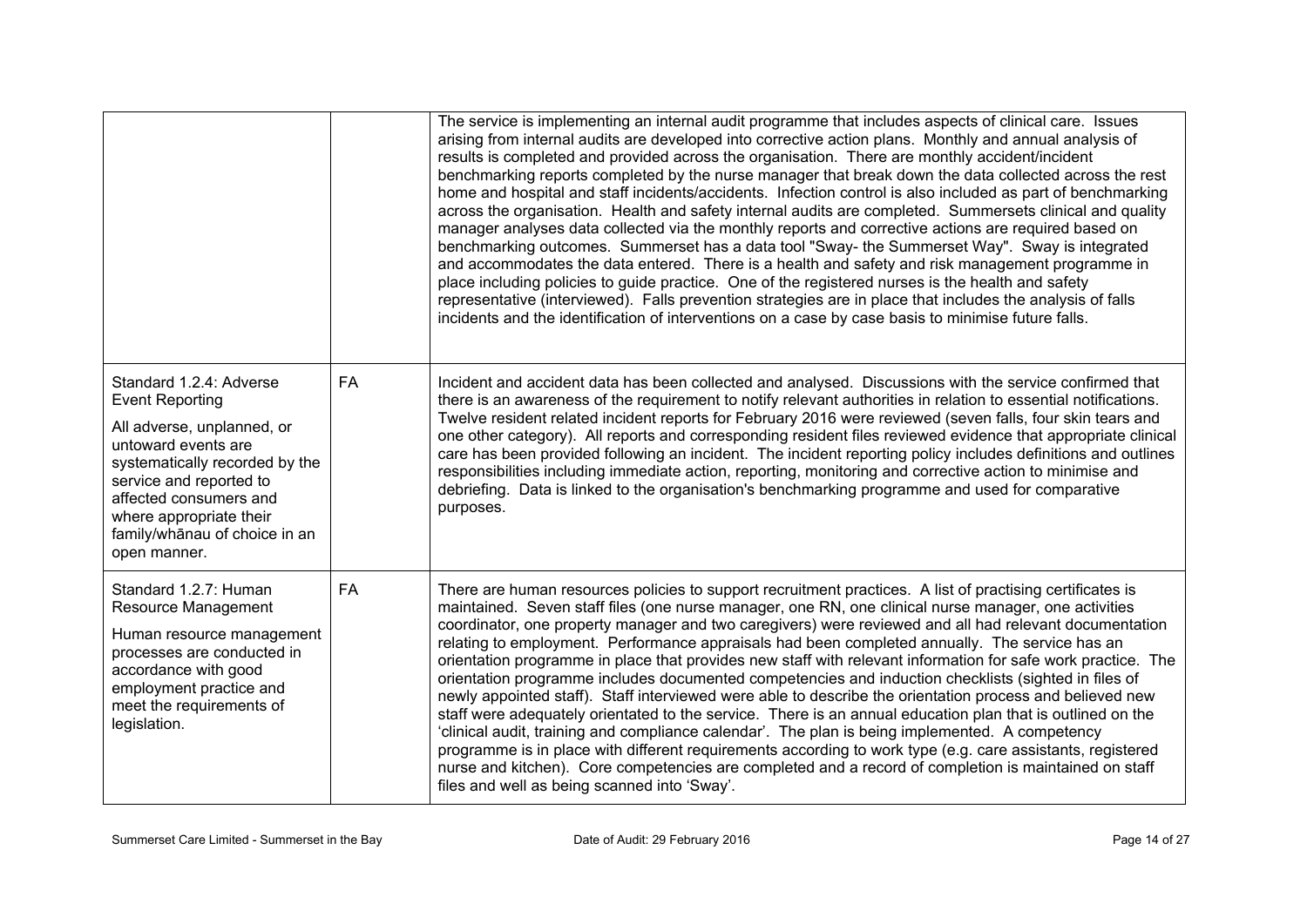|                                                                                                                                                                                                                         |           | Staff interviewed were aware of the requirement to complete competency training. Care assistants<br>complete an aged care programme.                                                                                                                                                                                                                                                                                                                                                                                                                                                                                                                                                                                                                                                                                                                                                                                           |
|-------------------------------------------------------------------------------------------------------------------------------------------------------------------------------------------------------------------------|-----------|--------------------------------------------------------------------------------------------------------------------------------------------------------------------------------------------------------------------------------------------------------------------------------------------------------------------------------------------------------------------------------------------------------------------------------------------------------------------------------------------------------------------------------------------------------------------------------------------------------------------------------------------------------------------------------------------------------------------------------------------------------------------------------------------------------------------------------------------------------------------------------------------------------------------------------|
| Standard 1.2.8: Service<br><b>Provider Availability</b><br>Consumers receive timely,<br>appropriate, and safe service<br>from suitably qualified/skilled<br>and/or experienced service<br>providers.                    | FA        | The village manager and nurse manager work 40 hours per week (Monday to Friday) and are available on<br>call for any emergency issues or clinical support. The service provides 24 hour RN. There are six care<br>assistants on morning shifts, six on the afternoon shifts and two on night shifts. A staff availability list<br>ensures that staff sickness and vacant shifts are covered. Care assistants interviewed confirmed that staff<br>are replaced. Staffing levels and skills mix policy is the documented rationale for determining staffing levels<br>and skill mixes for safe service delivery.                                                                                                                                                                                                                                                                                                                 |
| Standard 1.2.9: Consumer<br>Information Management<br>Systems<br>Consumer information is<br>uniquely identifiable,<br>accurately recorded, current,<br>confidential, and accessible<br>when required.                   | <b>FA</b> | The resident files were appropriate to the service type. Residents entering the service have all relevant<br>initial information recorded within 24 hours of entry into the resident's individual record. Information<br>containing personal resident information is kept confidential and cannot be viewed by other residents or<br>members of the public. Resident files are protected from unauthorised access by being held in a locked<br>cupboard. Care plans and notes were legible and where necessary signed (and dated) by a registered<br>nurse. Entries are legible, dated and signed by the relevant care assistant or registered nurse including<br>designation. Individual resident files demonstrate service integration. There is an allied health section that<br>contained general practitioner notes and the notes of allied health professionals and specialists involved in<br>the care of the resident. |
| Standard 1.3.1: Entry To<br><b>Services</b><br>Consumers' entry into<br>services is facilitated in a<br>competent, equitable, timely,<br>and respectful manner, when<br>their need for services has<br>been identified. | FA        | All residents have a needs assessment completed prior to entry that identifies the level of care required.<br>The nurse manager screens all potential enquiries to ensure the service can meet the required level of care<br>and specific needs of the resident.<br>Residents (four rest home and one hospital) and relatives interviewed stated that they received sufficient<br>information on admission and discussion was held regarding the admission agreement. The admission<br>agreement reviewed aligns with a) -k) of the ARC contract.                                                                                                                                                                                                                                                                                                                                                                              |
| Standard 1.3.10: Transition,<br>Exit, Discharge, Or Transfer<br>Consumers experience a<br>planned and coordinated                                                                                                       | FA        | There is an exit, discharge and transfer policy that describes guidelines for death, discharge, transfer,<br>documentation and follow up. All relevant information is documented and communicated to the receiving<br>health provider or service. Follow up occurs to check that the resident is settled or, in the case of death,<br>communication with the family is made.                                                                                                                                                                                                                                                                                                                                                                                                                                                                                                                                                   |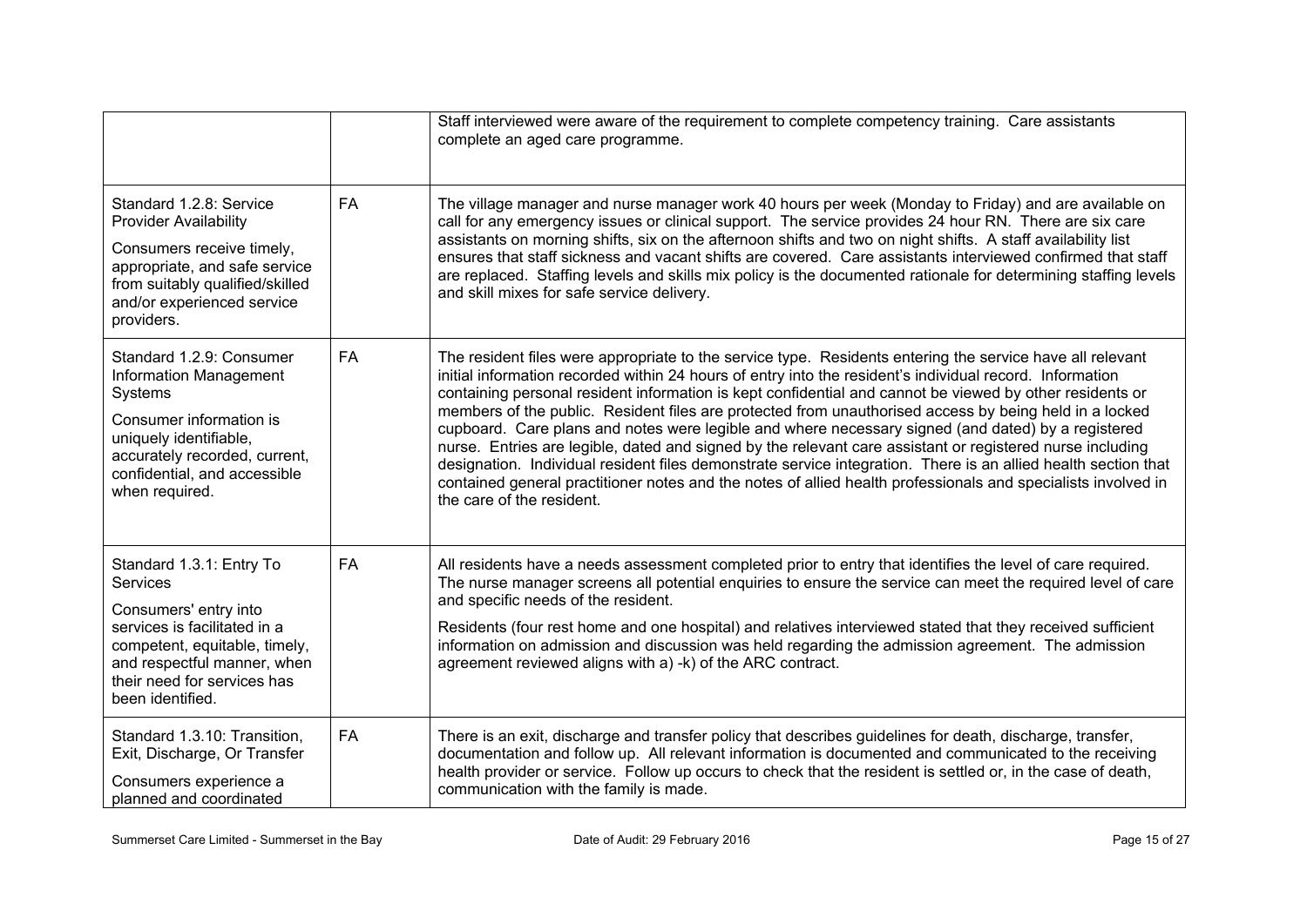| transition, exit, discharge, or<br>transfer from services.                                                                                                                                              |    |                                                                                                                                                                                                                                                                                                                                                                                                                                                                                                                                                                                                                                                                                                                                                                                                                                                                                                                                                                                                                                                                                                 |
|---------------------------------------------------------------------------------------------------------------------------------------------------------------------------------------------------------|----|-------------------------------------------------------------------------------------------------------------------------------------------------------------------------------------------------------------------------------------------------------------------------------------------------------------------------------------------------------------------------------------------------------------------------------------------------------------------------------------------------------------------------------------------------------------------------------------------------------------------------------------------------------------------------------------------------------------------------------------------------------------------------------------------------------------------------------------------------------------------------------------------------------------------------------------------------------------------------------------------------------------------------------------------------------------------------------------------------|
| Standard 1.3.12: Medicine<br>Management<br>Consumers receive medicines<br>in a safe and timely manner<br>that complies with current<br>legislative requirements and<br>safe practice guidelines.        | FA | There are medicine management policies and procedures that align with recognised standards and<br>guidelines for safe medicine management practice in accordance with the Medicines Care Guide for<br>Residential Aged Care 2011. RNs are responsible for the administration of medications in the rest<br>home/hospital care centre. Senior care assistants complete competencies for the checking and witnessing<br>of medications as required. Medication competencies and education has been completed annually. All<br>medications were evidenced to be checked on delivery with any discrepancies fed back to the supplying<br>pharmacy. The service implemented an electronic medication system in November 2015. Standing orders<br>are not used. There were two rest home residents self-medicating on the day of audit. Self-medicating<br>competency had been completed and signed by the resident, GP and RN. Self-medication competencies<br>are reviewed three monthly.<br>Fourteen resident medication charts on the electronic medication system were reviewed (eight rest home |
|                                                                                                                                                                                                         |    | and six hospital). The charts had photograph identification and allergy status recorded. Staff recorded the<br>time and date of 'as required' medications. The nurse manager monitors missed medications.<br>All fourteen medication charts reviewed identified that the GP had reviewed the medication chart three<br>monthly.                                                                                                                                                                                                                                                                                                                                                                                                                                                                                                                                                                                                                                                                                                                                                                 |
| Standard 1.3.13: Nutrition,<br>Safe Food, And Fluid<br>Management<br>A consumer's individual food,<br>fluids and nutritional needs<br>are met where this service is a<br>component of service delivery. | FA | Medirest is contracted for the provision of meals on-site. There is an eight week rotating menu approved by<br>the dietitian. The menu includes resident preferences. The chef manager (interviewed) is notified of any<br>changes to resident's dietary requirements. Resident likes/dislikes and preferences are known and<br>accommodated with alternative meal options. Food is delivered in hot boxes to the dining room kitchenette<br>where meals are served from the bain marie. Special requests and alternative meals are plated and<br>labelled. Texture modified meals, fortified foods, protein drinks and diabetic desserts are provided. The<br>cook receives a dietary profile for each resident.                                                                                                                                                                                                                                                                                                                                                                               |
|                                                                                                                                                                                                         |    | The fridge and freezer have twice daily temperatures recorded. End cooked food temperatures are<br>recorded twice daily. All foods are stored correctly and date labelled. Cleaning schedules are maintained.<br>Chemicals are stored safely within the kitchen. Staff were observed wearing correct personal protective<br>clothing when entering the kitchen. The chemical provider completes a functional test on the dishwasher<br>monthly.                                                                                                                                                                                                                                                                                                                                                                                                                                                                                                                                                                                                                                                 |
|                                                                                                                                                                                                         |    | Staff working in the kitchen have food handling certificates and chemical safety training.                                                                                                                                                                                                                                                                                                                                                                                                                                                                                                                                                                                                                                                                                                                                                                                                                                                                                                                                                                                                      |
|                                                                                                                                                                                                         |    | Residents commented positively on the meals provided. The chef manager receives feedback from<br>resident meetings and welcomes suggestions on the meal service. The "happy or not" survey has been                                                                                                                                                                                                                                                                                                                                                                                                                                                                                                                                                                                                                                                                                                                                                                                                                                                                                             |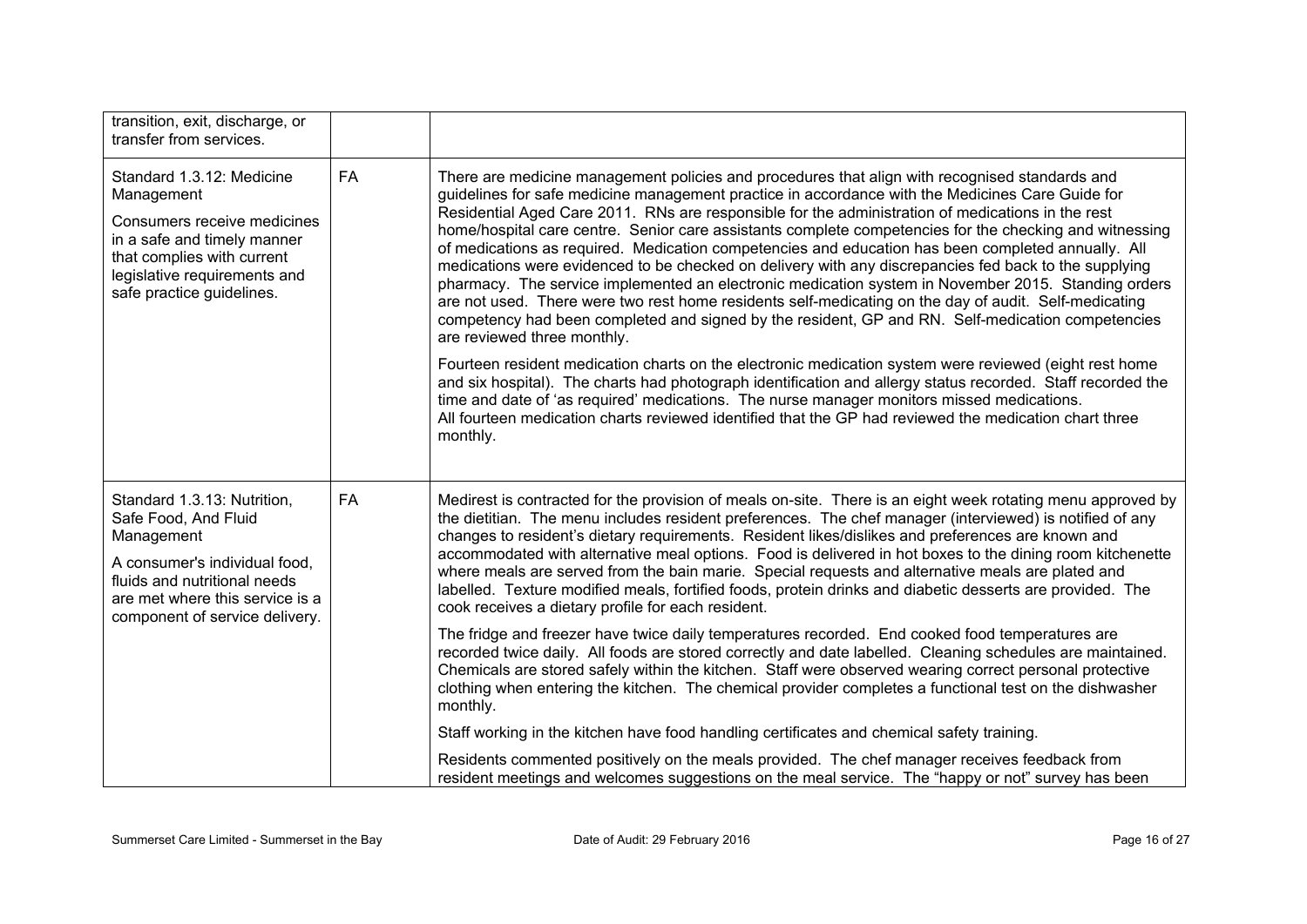|                                                                                                                                                                                                                                                |           | implemented to identify areas of improvement in the meal service.                                                                                                                                                                                                                                                                                                                                                                                                                                                                                                                                                                                                                            |
|------------------------------------------------------------------------------------------------------------------------------------------------------------------------------------------------------------------------------------------------|-----------|----------------------------------------------------------------------------------------------------------------------------------------------------------------------------------------------------------------------------------------------------------------------------------------------------------------------------------------------------------------------------------------------------------------------------------------------------------------------------------------------------------------------------------------------------------------------------------------------------------------------------------------------------------------------------------------------|
| Standard 1.3.2: Declining<br>Referral/Entry To Services<br>Where referral/entry to the<br>service is declined, the<br>immediate risk to the<br>consumer and/or their<br>family/whānau is managed by<br>the organisation, where<br>appropriate. | <b>FA</b> | The reason for declining service entry to residents should this occur is communicated to the resident or<br>family/whanau and they are referred to the original referral agent for further information.                                                                                                                                                                                                                                                                                                                                                                                                                                                                                      |
| Standard 1.3.4: Assessment<br>Consumers' needs, support<br>requirements, and<br>preferences are gathered and<br>recorded in a timely manner.                                                                                                   | <b>FA</b> | The initial support plan is developed with information from the initial assessment. Clinical risk assessments<br>are completed on admission where applicable and reviewed six monthly as part of the interRAI<br>assessment. Outcomes of risk assessment tools are used to identify the needs, supports and interventions<br>required to meet resident goals. The interRAI assessment tool has been utilised for all residents.                                                                                                                                                                                                                                                              |
| Standard 1.3.5: Planning<br>Consumers' service delivery<br>plans are consumer focused.<br>integrated, and promote<br>continuity of service delivery.                                                                                           | <b>FA</b> | Resident centred care plans describe the individual support and interventions required to meet the<br>resident's goals. The care plans reflect the outcomes of risk assessment tools. Care plans demonstrate<br>service integration and include input from allied health practitioners.<br>Short-term care plans were in use for changes in health status. These are evaluated regularly and either<br>resolved or if an ongoing problem, added to the long-term care plan. There is documented evidence of<br>resident/family involvement in the care planning process. Residents/relatives interviewed confirmed they<br>participate in the care planning process.                         |
| Standard 1.3.6: Service<br>Delivery/Interventions<br>Consumers receive adequate<br>and appropriate services in<br>order to meet their assessed<br>needs and desired outcomes.                                                                  | <b>FA</b> | When a resident's condition changes, the RN initiates a review and if required, a GP or nurse specialist<br>consultation. Relatives interviewed state their relatives needs are met and they are kept informed of any<br>health changes. There was documented evidence in the resident files of family notification of any changes<br>to health including infections, accidents/incidents and medication changes. Residents interviewed state<br>their needs are being met.<br>Adequate dressing supplies were sighted. Initial wound assessments with ongoing wound evaluations and<br>treatment plans were in place for ten minor wounds, three chronic wounds and three grade II pressure |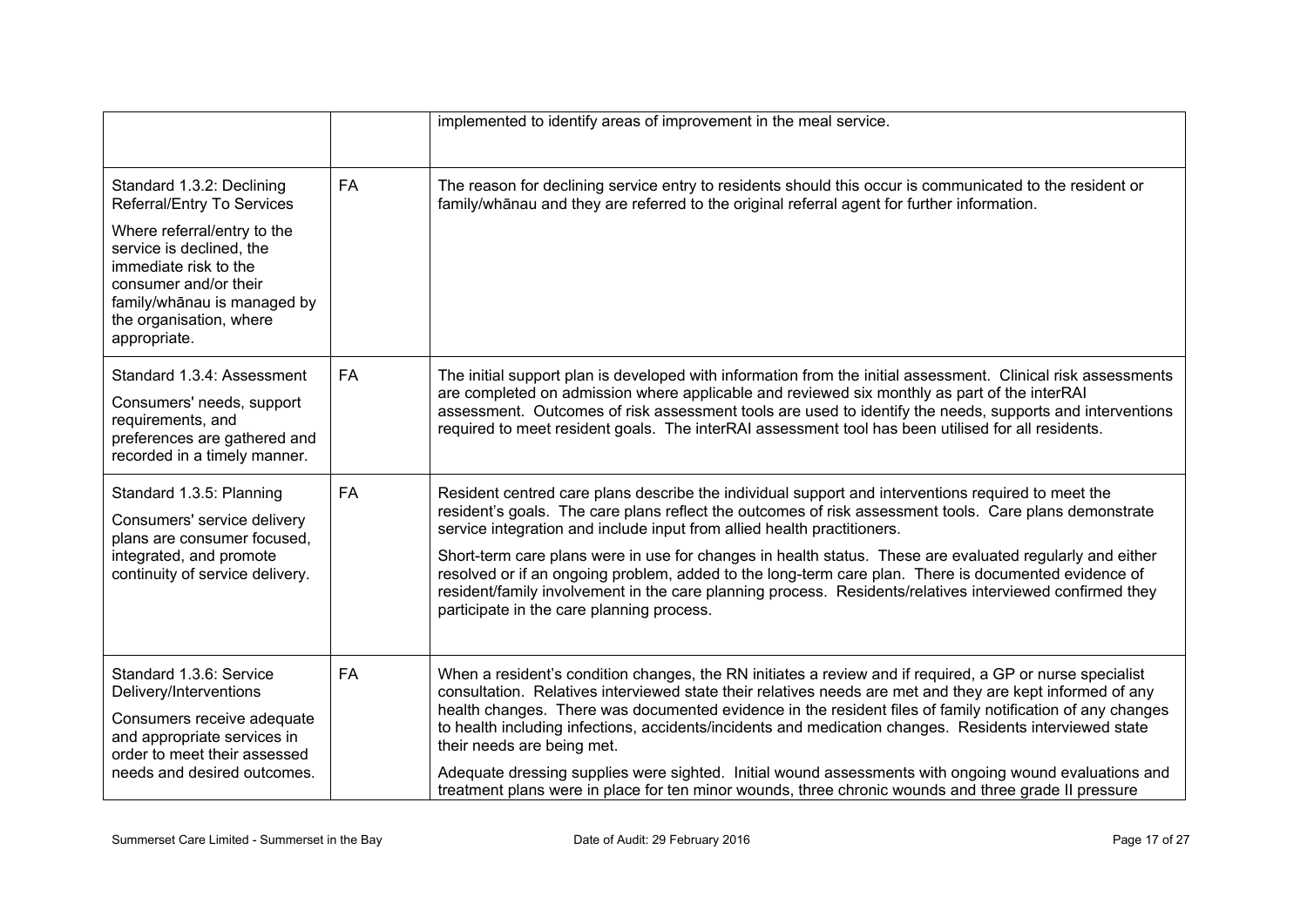|                                                                                                                                                       |           | injuries (all facility acquired.). Wounds are re-assessed at least monthly. Evaluation comments were<br>documented at each dressing change to monitor the healing progress. The RN and nurse manager<br>confirmed there was a wound nurse specialist available, who is involved in pressure injury management.                                                                                                                                                                                                                                                                                                                                                                                |
|-------------------------------------------------------------------------------------------------------------------------------------------------------|-----------|-----------------------------------------------------------------------------------------------------------------------------------------------------------------------------------------------------------------------------------------------------------------------------------------------------------------------------------------------------------------------------------------------------------------------------------------------------------------------------------------------------------------------------------------------------------------------------------------------------------------------------------------------------------------------------------------------|
|                                                                                                                                                       |           | Continence products are available and resident files include a urinary continence assessment, bowel<br>management and continence products identified for day use, night use, and other management. Specialist<br>continence advice is available as needed.                                                                                                                                                                                                                                                                                                                                                                                                                                    |
|                                                                                                                                                       |           | There are a number of monitoring forms and charts available for use including (but not limited to) pain<br>monitoring, restraint, blood sugar levels, weight, wound evaluations, food and fluid intake and repositioning<br>charts. RNs review the forms/charts and completed risk assessments for any changes to health status.                                                                                                                                                                                                                                                                                                                                                              |
| Standard 1.3.7: Planned<br><b>Activities</b><br>Where specified as part of the                                                                        | FA        | The service employs a full time diversional therapist (DT) and part time recreational therapist (RT in DT<br>training). The activity team attend Summerset training sessions and the regional DT group. Both activity<br>persons have current first aid certificates.                                                                                                                                                                                                                                                                                                                                                                                                                         |
| service delivery plan for a<br>consumer, activity<br>requirements are appropriate<br>to their needs, age, culture,<br>and the setting of the service. |           | The integrated rest home and hospital programme covers seven days a week. The DT and RT are on<br>together for two days of each week offering two choices of activities including outings on those days. The<br>programme is planned a month in advance and includes set activities with the flexibility to add other<br>activities of interest or suggestions made by residents. Activities meet the recreational needs of both<br>resident groups ensuring all residents have the opportunity for outings, shopping and attending community<br>groups/events including concerts, art deco functions and RSA lunches. Community visitors include monthly<br>entertainers and canine therapy. |
|                                                                                                                                                       |           | Residents are encouraged to maintain their former community links. Church services are held weekly. The<br>service has a wheelchair van for the twice weekly outings for rest home and hospital residents.                                                                                                                                                                                                                                                                                                                                                                                                                                                                                    |
|                                                                                                                                                       |           | Monthly meetings provide an opportunity for residents to feedback on the programme. Newsletters are<br>sent out to families informing them of upcoming events and are invited to attend.                                                                                                                                                                                                                                                                                                                                                                                                                                                                                                      |
|                                                                                                                                                       |           | The DT is involved in the multidisciplinary review which includes the review of the activity plan.                                                                                                                                                                                                                                                                                                                                                                                                                                                                                                                                                                                            |
| Standard 1.3.8: Evaluation                                                                                                                            | <b>FA</b> | There is evidence of resident and family involvement in the review of resident centred care plans. All initial                                                                                                                                                                                                                                                                                                                                                                                                                                                                                                                                                                                |
| Consumers' service delivery<br>plans are evaluated in a<br>comprehensive and timely<br>manner.                                                        |           | care plans were evaluated by the registered nurses within three weeks of admission. Written evaluations<br>were completed six monthly or earlier for resident health changes in all files reviewed. There is evidence of<br>multidisciplinary (MDT) team involvement in the reviews including input from the GP and any allied health<br>professionals involved in the residents care. Families are invited to attend the MDT review and asked for<br>input if they are unable to attend. Short-term care plans sighted have been evaluated by the RN. The GP                                                                                                                                 |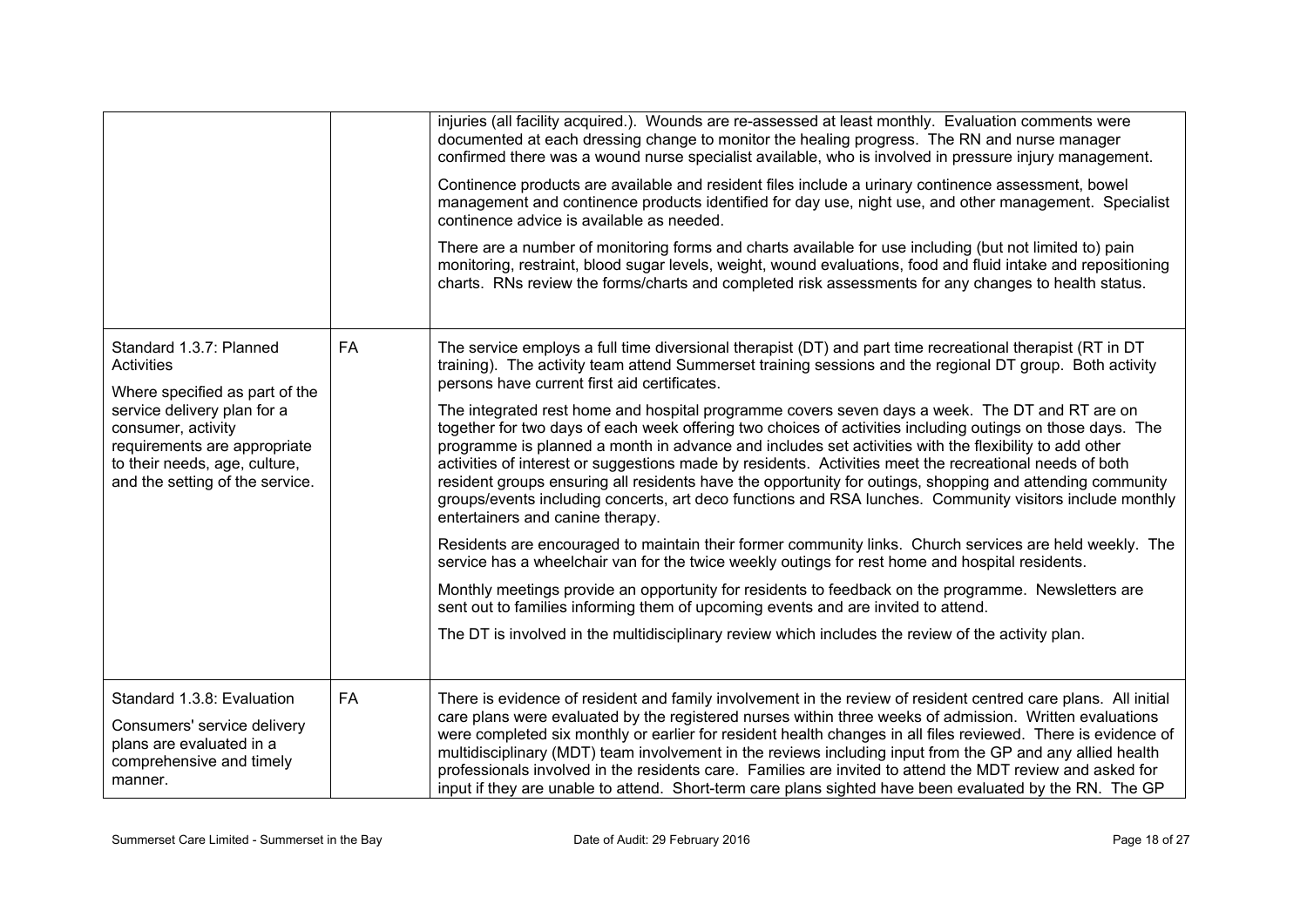|                                                                                                                                                                                                                                                                            |           | completes three monthly reviews.                                                                                                                                                                                                                                                                                                                                                                                                                                                                                                                                                                                                                                                                                                                                                                                                                                                                                                                                                                                                                                                                    |
|----------------------------------------------------------------------------------------------------------------------------------------------------------------------------------------------------------------------------------------------------------------------------|-----------|-----------------------------------------------------------------------------------------------------------------------------------------------------------------------------------------------------------------------------------------------------------------------------------------------------------------------------------------------------------------------------------------------------------------------------------------------------------------------------------------------------------------------------------------------------------------------------------------------------------------------------------------------------------------------------------------------------------------------------------------------------------------------------------------------------------------------------------------------------------------------------------------------------------------------------------------------------------------------------------------------------------------------------------------------------------------------------------------------------|
| Standard 1.3.9: Referral To<br>Other Health And Disability<br>Services (Internal And<br>External)                                                                                                                                                                          | <b>FA</b> | Referral to other health and disability services is evident in the sample group of resident files. The service<br>facilitates access to other medical and non-medical services. Referral documentation is maintained on<br>resident files. The service provided examples of where a resident's condition had changed and the resident<br>was reassessed for a higher level of care.                                                                                                                                                                                                                                                                                                                                                                                                                                                                                                                                                                                                                                                                                                                 |
| Consumer support for access<br>or referral to other health<br>and/or disability service<br>providers is appropriately<br>facilitated, or provided to meet<br>consumer choice/needs.                                                                                        |           |                                                                                                                                                                                                                                                                                                                                                                                                                                                                                                                                                                                                                                                                                                                                                                                                                                                                                                                                                                                                                                                                                                     |
| Standard 1.4.1: Management<br>Of Waste And Hazardous<br><b>Substances</b><br>Consumers, visitors, and<br>service providers are<br>protected from harm as a<br>result of exposure to waste,<br>infectious or hazardous<br>substances, generated during<br>service delivery. | <b>FA</b> | Documented processes for the management of waste and hazardous substances are in place to ensure<br>incidents are reported in a timely manner. Safety data sheets were readily accessible for staff. Chemicals<br>were stored safely throughout the facility. Personal protective clothing was available for staff and seen to<br>be worn by staff when carrying out their duties on the day of audit. Relevant staff have completed chemical<br>safety training.                                                                                                                                                                                                                                                                                                                                                                                                                                                                                                                                                                                                                                   |
| Standard 1.4.2: Facility<br>Specifications<br>Consumers are provided with<br>an appropriate, accessible<br>physical environment and<br>facilities that are fit for their<br>purpose.                                                                                       | <b>FA</b> | The building has a current building warrant of fitness that expires on 8 August 2016. There is a full time<br>property manager who oversees the property and gardening team and is available on call for facility<br>matters. The property manager is the national health and safety representative for Summerset and<br>completes the required internal training as required. Planned and reactive maintenance systems are in<br>place and maintenance requests are generated through the Sway (Summerset way) on-line system<br>(property services requests). All electrical equipment has been tested and tagged August 2015. Clinical<br>equipment has had functional checks/calibration annually. Hot water temperatures have been tested and<br>recorded monthly with readings between 42-45 degrees Celsius. Corrective actions have been recorded<br>for temperatures outside of the acceptable range. Preferred contractors for essential services are available<br>24/7.<br>The care centre is located on the first floor. Serviced apartment are on the ground floor. Corridors are wide |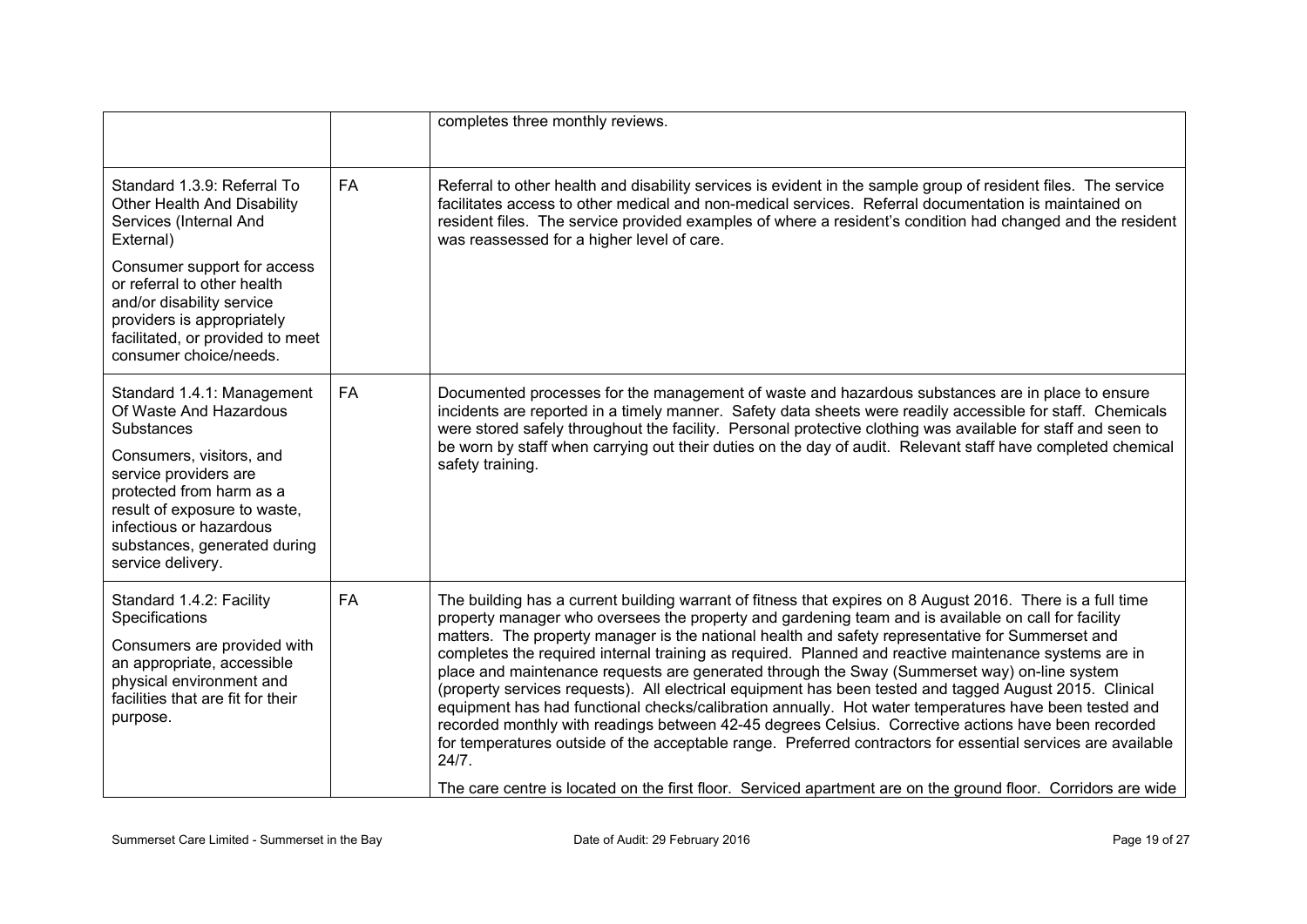|                                                                                                                                                                                                                                                                                                                 |           | in all areas to allow residents to pass each other safely. There is safe access to all communal areas and<br>outdoor areas. There is an outdoor balcony with seating and shade. The external areas are well<br>maintained.<br>The care assistants and registered nurses (interviewed) state they have all the equipment required to safely<br>provide the care documented in the care plans.                                                                                                                                                                                                        |
|-----------------------------------------------------------------------------------------------------------------------------------------------------------------------------------------------------------------------------------------------------------------------------------------------------------------|-----------|-----------------------------------------------------------------------------------------------------------------------------------------------------------------------------------------------------------------------------------------------------------------------------------------------------------------------------------------------------------------------------------------------------------------------------------------------------------------------------------------------------------------------------------------------------------------------------------------------------|
| Standard 1.4.3: Toilet,<br>Shower, And Bathing<br><b>Facilities</b><br>Consumers are provided with<br>adequate<br>toilet/shower/bathing facilities.<br>Consumers are assured<br>privacy when attending to<br>personal hygiene<br>requirements or receiving<br>assistance with personal<br>hygiene requirements. | <b>FA</b> | Visual inspection evidences toilet and shower facilities are of an appropriate design to meet the needs of<br>the residents. The fixtures, fittings, floors and wall surfaces are constructed from materials that can be<br>easily cleaned. All forty eight bedrooms have a hand basin. Forty four bedrooms have ensuites. The<br>remaining four bedrooms are closely located to the communal toilet/shower rooms. There are adequate<br>numbers of communal toilets located near the communal areas. Communal toilet/shower facilities have a<br>system that indicates if it is engaged or vacant. |
| Standard 1.4.4: Personal<br>Space/Bed Areas<br>Consumers are provided with<br>adequate personal space/bed<br>areas appropriate to the<br>consumer group and setting.                                                                                                                                            | FA        | There is adequate room to safely manoeuvre mobility aids and transferring equipment such as hoists in the<br>resident bedrooms. The doors are wide enough for ambulance trolley access. Residents and families are<br>encouraged to personalise their rooms as viewed on the day of audit.                                                                                                                                                                                                                                                                                                          |
| Standard 1.4.5: Communal<br>Areas For Entertainment.<br>Recreation, And Dining<br>Consumers are provided with<br>safe, adequate, age<br>appropriate, and accessible<br>areas to meet their relaxation,<br>activity, and dining needs.                                                                           | <b>FA</b> | Communal areas within the facility include a large main lounge that can accommodate rest home and<br>hospital level residents and where most activities take place. There are two family rooms with tea making<br>facilities. The spacious dining room has a separate conservatory which is used as an additional dining<br>area. There are seating alcoves within the facility. The communal areas are easily accessible for<br>residents.                                                                                                                                                         |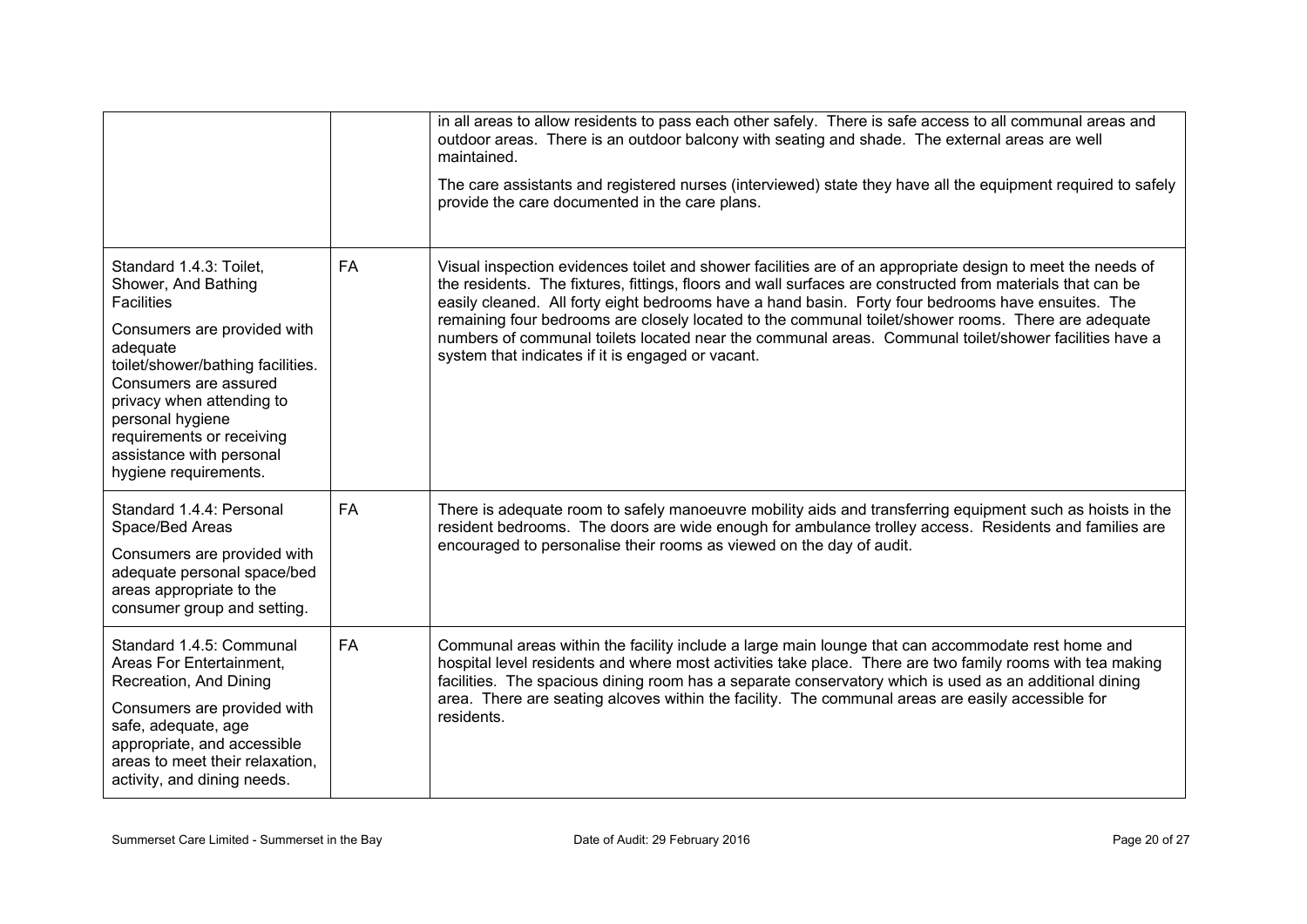| Standard 1.4.6: Cleaning And<br><b>Laundry Services</b><br>Consumers are provided with<br>safe and hygienic cleaning<br>and laundry services<br>appropriate to the setting in<br>which the service is being<br>provided.        | <b>FA</b> | There are adequate policies and procedures to provide guidelines regarding the safe and efficient use of<br>laundry services. All linen and personal clothing is laundered on-site. There are designated<br>cleaning/laundry staff on duty each day. A shute is used to deliver dirty laundry from the care centre to the<br>downstairs laundry. The laundry is well equipped and all machinery has been serviced regularly. There is<br>a sluice area in the laundry with personal protective equipment available. The laundry has defined<br>clean/dirty areas and an entry and exit door with adequate ventilation.<br>Cleaning trolleys sighted were well equipped and are kept in designated locked cupboards when not in use.<br>There are locked chemical boxes securely fixed to the top of the cleaning trolleys. External (chemical<br>provider) and internal audits monitor the effectiveness of laundry and cleaning processes. |
|---------------------------------------------------------------------------------------------------------------------------------------------------------------------------------------------------------------------------------|-----------|---------------------------------------------------------------------------------------------------------------------------------------------------------------------------------------------------------------------------------------------------------------------------------------------------------------------------------------------------------------------------------------------------------------------------------------------------------------------------------------------------------------------------------------------------------------------------------------------------------------------------------------------------------------------------------------------------------------------------------------------------------------------------------------------------------------------------------------------------------------------------------------------------------------------------------------------|
| Standard 1.4.7: Essential,<br>Emergency, And Security<br>Systems<br>Consumers receive an<br>appropriate and timely<br>response during emergency<br>and security situations.                                                     | <b>FA</b> | There are emergency and civil defence plans to guide staff in managing emergencies and disasters.<br>Emergencies, first aid and CPR are included in the mandatory in-service programme. There is a first aid<br>trained staff member on every shift. Summerset in the Bay has an approved fire evacuation plan and fire<br>dills occur six monthly. Smoke alarms, sprinkler system and exit signs are in place. The service has<br>alternative cooking facilities (three BBQ's) available in the event of a power failure. There are two civil<br>defence kits in the facility and stored water. Call bells were evident in residents' rooms, lounge areas and<br>toilets/bathrooms. The facility is secured at night.                                                                                                                                                                                                                      |
| Standard 1.4.8: Natural Light,<br>Ventilation, And Heating<br>Consumers are provided with<br>adequate natural light, safe<br>ventilation, and an<br>environment that is<br>maintained at a safe and<br>comfortable temperature. | <b>FA</b> | Visual inspection evidences that the residents have adequate natural light in the bedrooms and communal<br>rooms. There is safe ventilation and an environment that is maintained at a safe and comfortable<br>temperature.                                                                                                                                                                                                                                                                                                                                                                                                                                                                                                                                                                                                                                                                                                                 |
| Standard 3.1: Infection control<br>management<br>There is a managed<br>environment, which minimises<br>the risk of infection to<br>consumers, service providers,                                                                | <b>FA</b> | The infection control programme is appropriate for the size and complexity of the service. There is an<br>infection control responsibility policy that includes responsibilities for the infection control officer. The<br>infection control officer (clinical nurse leader) has a signed job description. The infection control<br>programme is linked into the quality management system and reviewed annually at head office in<br>consultation with infection control officers. The facility meetings include a discussion of infection control<br>matters. Infection control goals are reviewed and discussed at each infection control committee meeting.                                                                                                                                                                                                                                                                             |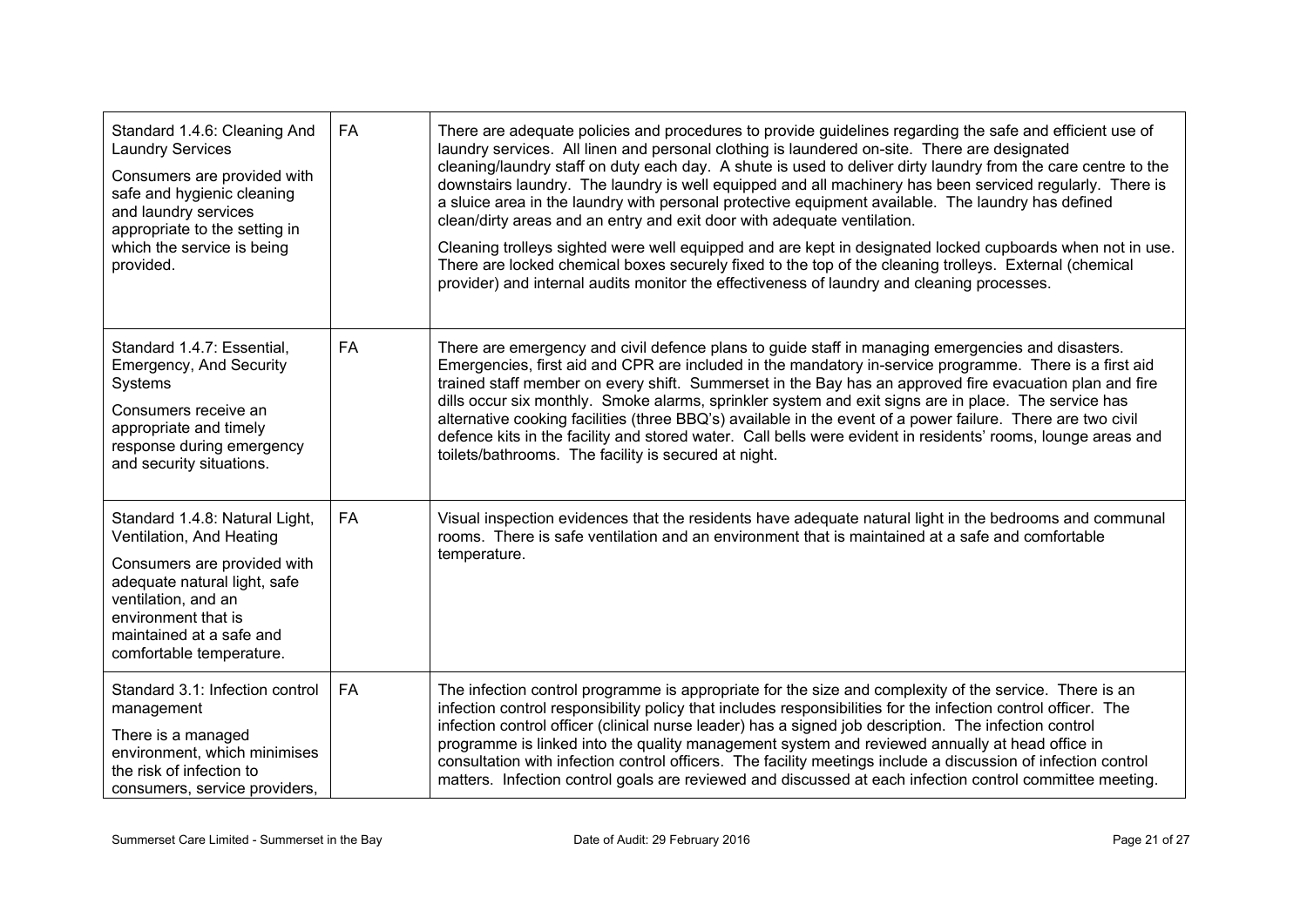| and visitors. This shall be<br>appropriate to the size and<br>scope of the service.                                                                                                                                                                                                                                                                                                                                          |           | Visitors are asked not to visit if they are unwell. Influenza vaccines are offered to residents and staff. Hand<br>sanitisers are available throughout the facility                                                                                                                                                                                                                                                                                                                                                                                                                                                                                                                                                           |
|------------------------------------------------------------------------------------------------------------------------------------------------------------------------------------------------------------------------------------------------------------------------------------------------------------------------------------------------------------------------------------------------------------------------------|-----------|-------------------------------------------------------------------------------------------------------------------------------------------------------------------------------------------------------------------------------------------------------------------------------------------------------------------------------------------------------------------------------------------------------------------------------------------------------------------------------------------------------------------------------------------------------------------------------------------------------------------------------------------------------------------------------------------------------------------------------|
| Standard 3.2: Implementing<br>the infection control<br>programme<br>There are adequate human,<br>physical, and information<br>resources to implement the<br>infection control programme<br>and meet the needs of the<br>organisation.                                                                                                                                                                                        | <b>FA</b> | The infection control officer attended the two day annual Summerset training day for infection control<br>officers in November 2015. The infection control officer also attended external training for pandemic<br>planning (March 2015), infection control prevention (June 2015) and attends the DHB infection control<br>meetings.<br>The infection control committee comprises of a cross section of staff from areas of the service. The<br>infection control committee meets quarterly and infection events are forwarded to head office for<br>benchmarking.<br>The facility has access to an infection control nurse specialist at the DHB, public health, laboratory, GP's<br>and expertise within the organisation. |
| Standard 3.3: Policies and<br>procedures<br>Documented policies and<br>procedures for the prevention<br>and control of infection reflect<br>current accepted good<br>practice and relevant<br>legislative requirements and<br>are readily available and are<br>implemented in the<br>organisation. These policies<br>and procedures are practical,<br>safe, and appropriate/suitable<br>for the type of service<br>provided. | FA        | There are comprehensive infection control policies that are current and reflected the Infection Control<br>Standard SNZ HB 8134:2008, legislation and good practice. These are across the Summerset organisation<br>and were reviewed last in September 2014. The infection control policies link to other documentation and<br>cross reference where appropriate.                                                                                                                                                                                                                                                                                                                                                            |
| Standard 3.4: Education<br>The organisation provides<br>relevant education on<br>infection control to all service                                                                                                                                                                                                                                                                                                            | <b>FA</b> | The infection control officer is responsible for coordinating and providing education and training to staff.<br>The induction package includes specific training around handwashing competencies and standard<br>precautions. Ongoing training occurs annually as part of the training calendar set at head office.<br>Resident education occurs as part of providing daily cares. Care plans can include ways to assist staff in                                                                                                                                                                                                                                                                                             |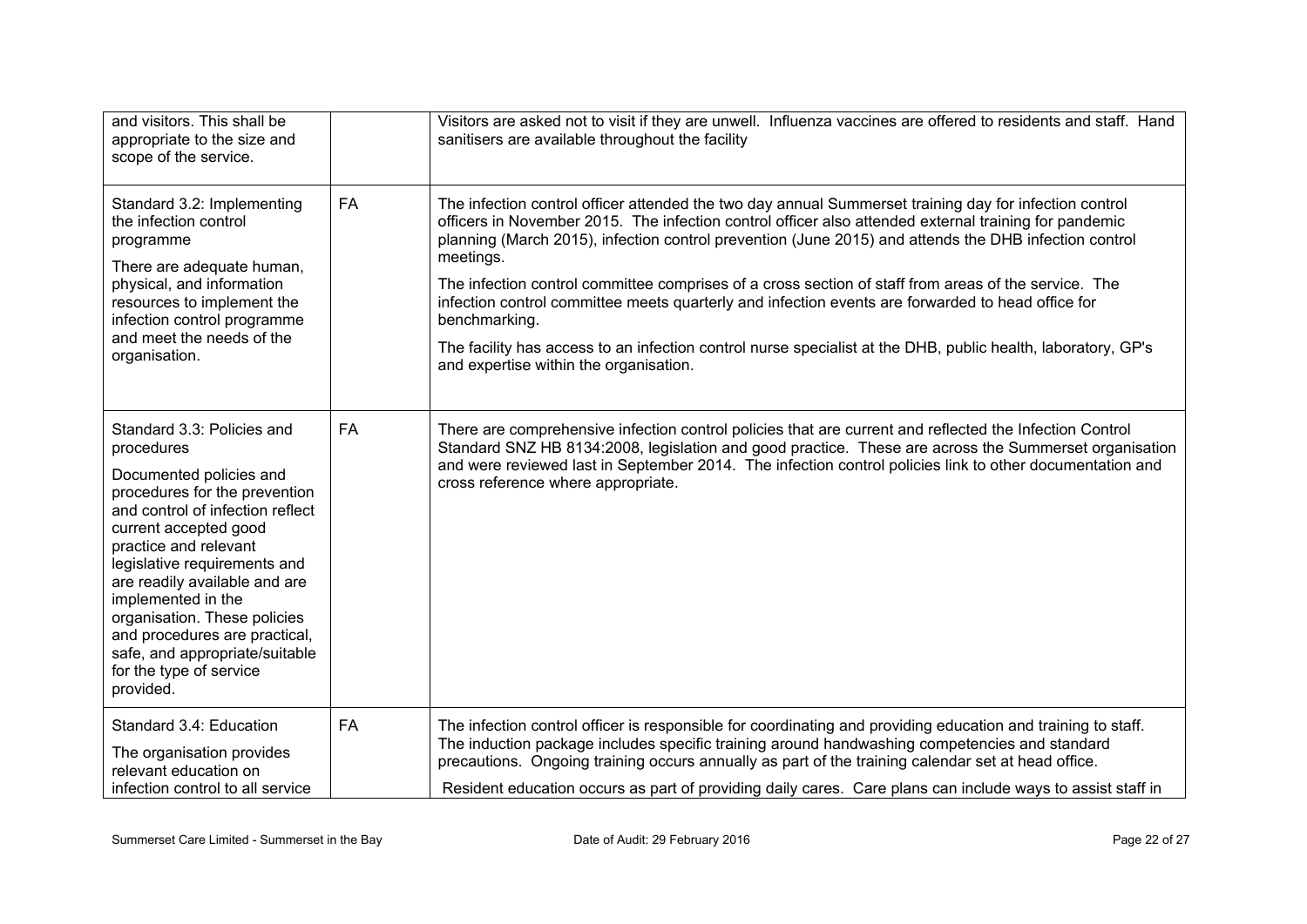| providers, support staff, and<br>consumers.                                                                                                                                                                                                                                                                                                                |           | ensuring this occurs                                                                                                                                                                                                                                                                                                                                                                                                                                                                                                                                                                                                                                                                                                                                                                                                                                                                                                                                                                                                          |
|------------------------------------------------------------------------------------------------------------------------------------------------------------------------------------------------------------------------------------------------------------------------------------------------------------------------------------------------------------|-----------|-------------------------------------------------------------------------------------------------------------------------------------------------------------------------------------------------------------------------------------------------------------------------------------------------------------------------------------------------------------------------------------------------------------------------------------------------------------------------------------------------------------------------------------------------------------------------------------------------------------------------------------------------------------------------------------------------------------------------------------------------------------------------------------------------------------------------------------------------------------------------------------------------------------------------------------------------------------------------------------------------------------------------------|
| Standard 3.5: Surveillance<br>Surveillance for infection is<br>carried out in accordance with<br>agreed objectives, priorities,<br>and methods that have been<br>specified in the infection<br>control programme.                                                                                                                                          | <b>FA</b> | The infection control policy includes a surveillance policy that includes a surveillance procedure, process for<br>detection of infection, infections under surveillance, outbreaks and quality and risk management. Infection<br>events are collected monthly and entered onto the SWAY electronic system. The infection control officer<br>provides infection control data, trends and relevant information to the infection control committee and<br>clinical/quality meetings. Areas for improvement are identified, corrective actions developed and followed<br>up. The facility is benchmarked against other Summerset facilities of similar size and benchmarking results<br>are fed back to the infection control officer and used to identify areas for improvement. Infection control<br>audits are completed and corrective actions are signed off (sighted). Surveillance results are used to<br>identify infection control activities and education needs within the facility.<br>There have been no outbreaks. |
| Standard 2.1.1: Restraint<br>minimisation<br>Services demonstrate that the<br>use of restraint is actively<br>minimised.                                                                                                                                                                                                                                   | <b>FA</b> | There are policies around restraints and enablers. The service currently has four residents assessed as<br>requiring the use of restraint (three bed rails and one lap belt) and one requiring enablers (bedrails only).<br>The care plans are up to date and provide the basis of factual information in assessing the risks of safety<br>and the need for restraint. On-going consultation with the resident and family/whanau is also identified.<br>Residents voluntarily request and consent to enabler use.<br>Staff receive training around restraint minimisation that includes annual competency assessments.                                                                                                                                                                                                                                                                                                                                                                                                        |
| Standard 2.2.1: Restraint<br>approval and processes<br>Services maintain a process<br>for determining approval of all<br>types of restraint used,<br>restraint processes (including<br>policy and procedure),<br>duration of restraint, and<br>ongoing education on restraint<br>use and this process is made<br>known to service providers<br>and others. | FA        | A restraint approval process and a job description for the restraint coordinator are in place. The restraint<br>coordinator role is delegated to the nurse manager. All staff are required to attend restraint minimisation<br>training annually.                                                                                                                                                                                                                                                                                                                                                                                                                                                                                                                                                                                                                                                                                                                                                                             |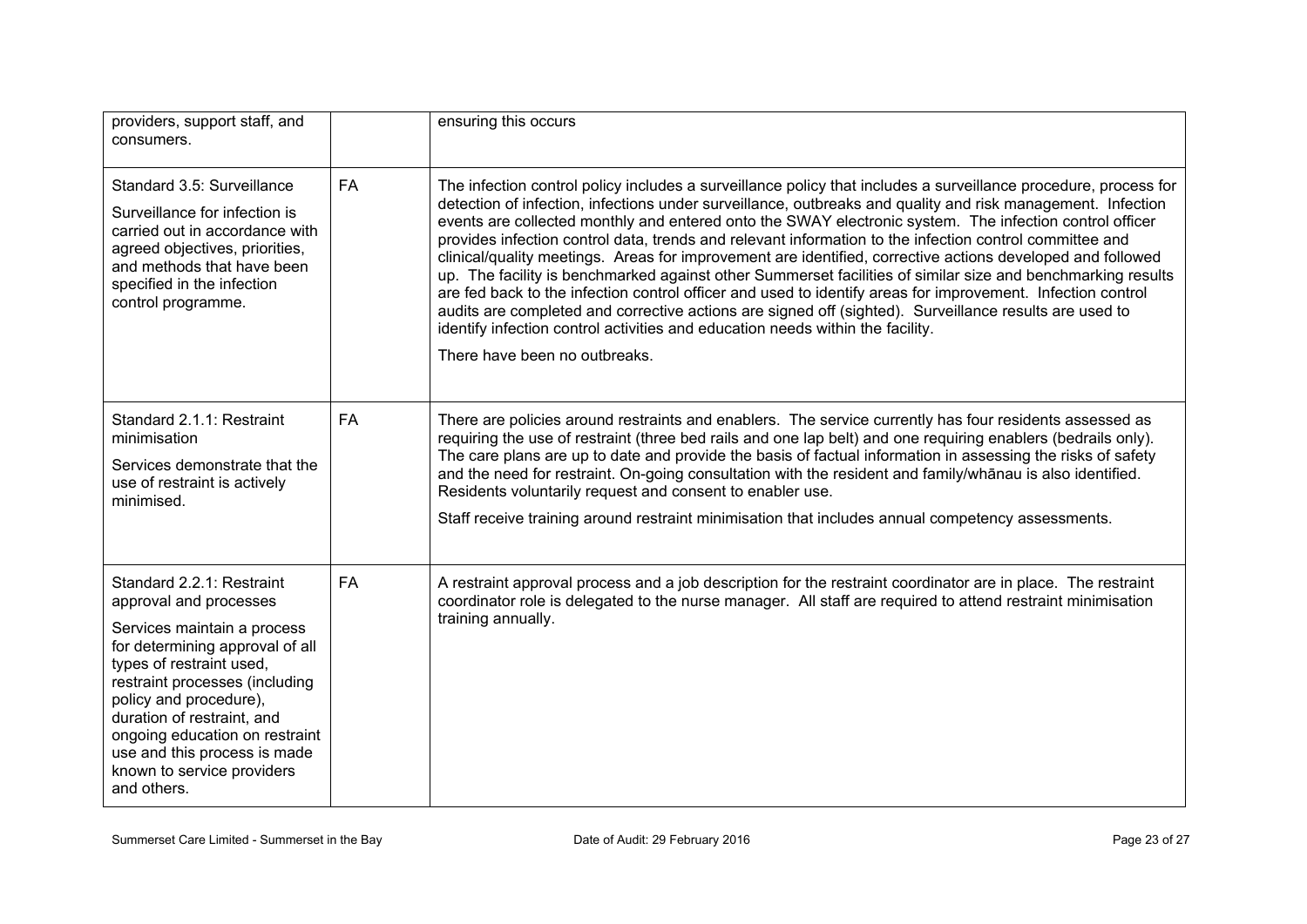| Standard 2.2.2: Assessment<br>Services shall ensure rigorous<br>assessment of consumers is<br>undertaken, where indicated,<br>in relation to use of restraint.  | FA        | Only registered nursing staff can assess the need for restraint. Restraint assessments are based on<br>information in the resident's care plan, discussions with the resident and family and observations by staff.<br>A restraint assessment tool meets the requirements of the standard. Two hospital level residents' files<br>where restraint was being used were selected for review. Each file included a restraint assessment and<br>consent form that was signed by the resident's family. Restraint use is linked to the resident's care plan<br>and is regularly reviewed. |
|-----------------------------------------------------------------------------------------------------------------------------------------------------------------|-----------|--------------------------------------------------------------------------------------------------------------------------------------------------------------------------------------------------------------------------------------------------------------------------------------------------------------------------------------------------------------------------------------------------------------------------------------------------------------------------------------------------------------------------------------------------------------------------------------|
| Standard 2.2.3: Safe Restraint<br>Use<br>Services use restraint safely                                                                                          | FA        | A restraint register is in place. The register identifies the residents that are using a restraint, and the type(s)<br>of restraint used. The restraint assessment identified that restraint is being used only as a last resort. The<br>restraint assessment and on-going evaluation of restraint use process includes reviewing the frequency of<br>monitoring residents while on restraint. Monitoring forms are completed when the restraint is put on and<br>when it is taken off.                                                                                              |
| Standard 2.2.4: Evaluation<br>Services evaluate all episodes<br>of restraint.                                                                                   | FA        | Restraint use is reviewed three monthly by the restraint committee during restraint meetings. The review<br>process includes discussing whether continued use of restraint is indicated.                                                                                                                                                                                                                                                                                                                                                                                             |
| Standard 2.2.5: Restraint<br><b>Monitoring and Quality</b><br>Review<br>Services demonstrate the<br>monitoring and quality review<br>of their use of restraint. | <b>FA</b> | The restraint programme, including reviewing policies and procedures and staff education is evaluated<br>annually by the national quality manager and the national education manager.                                                                                                                                                                                                                                                                                                                                                                                                |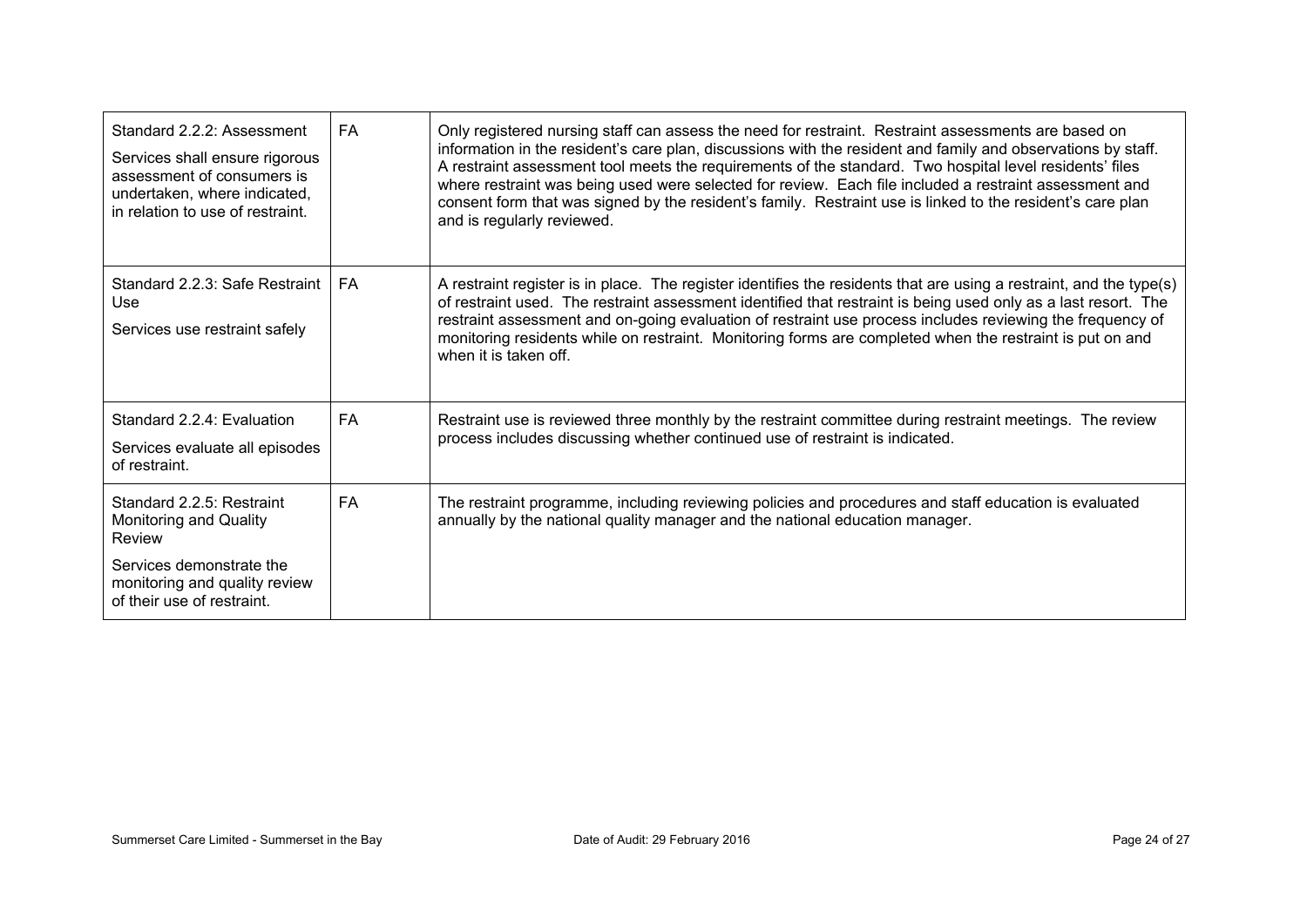## **Specific results for criterion where corrective actions are required**

Where a standard is rated partially attained (PA) or unattained (UA) specific corrective actions are recorded under the relevant criteria for the standard. The following table contains the criterion where corrective actions have been recorded.

Criterion can be linked to the relevant standard by looking at the code. For example, a Criterion 1.1.1.1: Service providers demonstrate knowledge and understanding of consumer rights and obligations, and incorporate them as part of their everyday practice relates to Standard 1.1.1: Consumer Rights During Service Delivery in Outcome 1.1: Consumer Rights.

If there is a message "no data to display" instead of a table, then no corrective actions were required as a result of this audit.

No data to display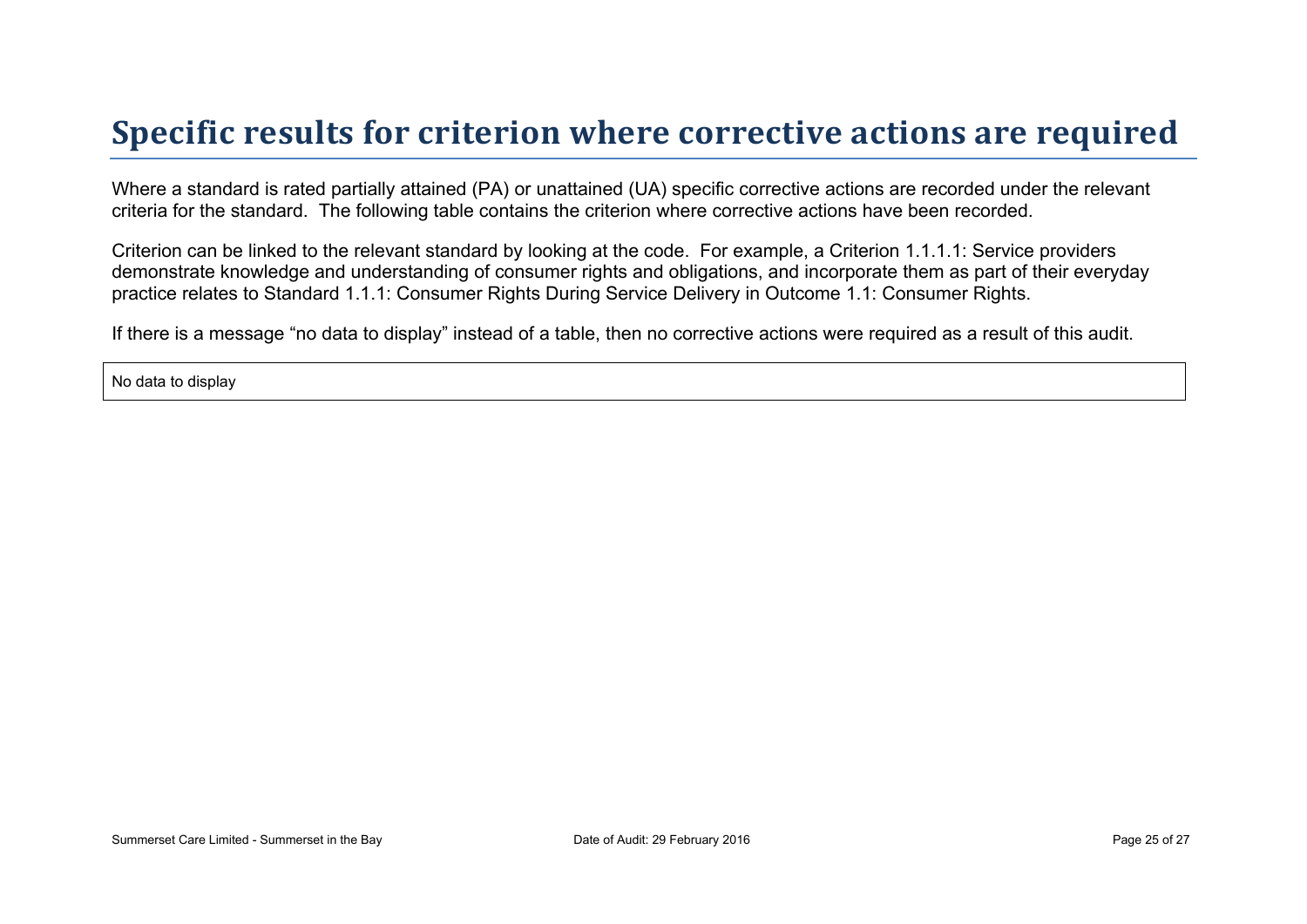# **Specific results for criterion where a continuous improvement has been recorded**

As well as whole standards, individual criterion within a standard can also be rated as having a continuous improvement. A continuous improvement means that the provider can demonstrate achievement beyond the level required for full attainment. The following table contains the criterion where the provider has been rated as having made corrective actions have been recorded.

As above, criterion can be linked to the relevant standard by looking at the code. For example, a Criterion 1.1.1.1 relates to Standard 1.1.1: Consumer Rights During Service Delivery in Outcome 1.1: Consumer Rights

| auult.                                                                                                                                                                  |                             |                                                                                                                                                                                                                                                                                                                                                                                                                                                                                                                                                                    |                                                                                                                                                                                                                                                                                                                                                                                                                                                                                                                                                                                                                                                                                                                                                                                                                                                                                                                                                                                                                                                                                                                                                                                                                                                                                                                                                                          |  |
|-------------------------------------------------------------------------------------------------------------------------------------------------------------------------|-----------------------------|--------------------------------------------------------------------------------------------------------------------------------------------------------------------------------------------------------------------------------------------------------------------------------------------------------------------------------------------------------------------------------------------------------------------------------------------------------------------------------------------------------------------------------------------------------------------|--------------------------------------------------------------------------------------------------------------------------------------------------------------------------------------------------------------------------------------------------------------------------------------------------------------------------------------------------------------------------------------------------------------------------------------------------------------------------------------------------------------------------------------------------------------------------------------------------------------------------------------------------------------------------------------------------------------------------------------------------------------------------------------------------------------------------------------------------------------------------------------------------------------------------------------------------------------------------------------------------------------------------------------------------------------------------------------------------------------------------------------------------------------------------------------------------------------------------------------------------------------------------------------------------------------------------------------------------------------------------|--|
| <b>Criterion with</b><br>desired<br>outcome                                                                                                                             | <b>Attainment</b><br>Rating | <b>Audit Evidence</b>                                                                                                                                                                                                                                                                                                                                                                                                                                                                                                                                              | <b>Audit Finding</b>                                                                                                                                                                                                                                                                                                                                                                                                                                                                                                                                                                                                                                                                                                                                                                                                                                                                                                                                                                                                                                                                                                                                                                                                                                                                                                                                                     |  |
| Criterion<br>1.1.8.1<br>The service<br>provides an<br>environment<br>that<br>encourages<br>good practice,<br>which should<br>include<br>evidence-<br>based<br>practice. | CI                          | The service provides an environment that<br>encourages good practice beyond the<br>expected full attainment. The service has<br>conducted quality improvement projects<br>to support Summerset "do no harm"<br>component as part of its commitment to<br>improving resident care. A review<br>process has occurred, including analysis<br>and reporting of findings. There is<br>evidence of action taken based on<br>findings that has made improvements to<br>service provision and resident care for (i)<br>reduced weight loss and (ii) reduced skin<br>tears. | (i) In September 2015, four residents were identified with weight loss. A<br>project plan was implemented that included a range of initiatives including (but<br>not limited to); a) providing an environment to promote and encourage<br>appetite, b) maintaining safe staffing levels to provide assistance at meal times<br>and c) provide and maintain adequate fluid and food intake. Where residents<br>were identified with weight loss, a high energy/high calorie diet were provided,<br>meals fortified, second portions offered, weekly weighs commenced and food<br>and fluid charts maintained. The GP was notified and dietary supplements<br>commenced. Resident dietary requirements were updated and the chef<br>manager received a copy. Weights continue to be monitored monthly and<br>MUST assessments completed monthly on the SWAY electronic data base.<br>Dietitian referrals were evident. The data base evidences weight gain for<br>those residents identified with weight loss. Residents with weight loss are<br>offered protein shakes and coke floats (protein shakes) on alternate days. The<br>number of residents with weight loss reduced to two residents for October and<br>November and one resident in December 2015. Two resident files reviewed of<br>residents with recent weight loss, demonstrated the action plan had been |  |

If, instead of a table, these is a message "no data to display" then no continuous improvements were recorded as part of this of this audit.